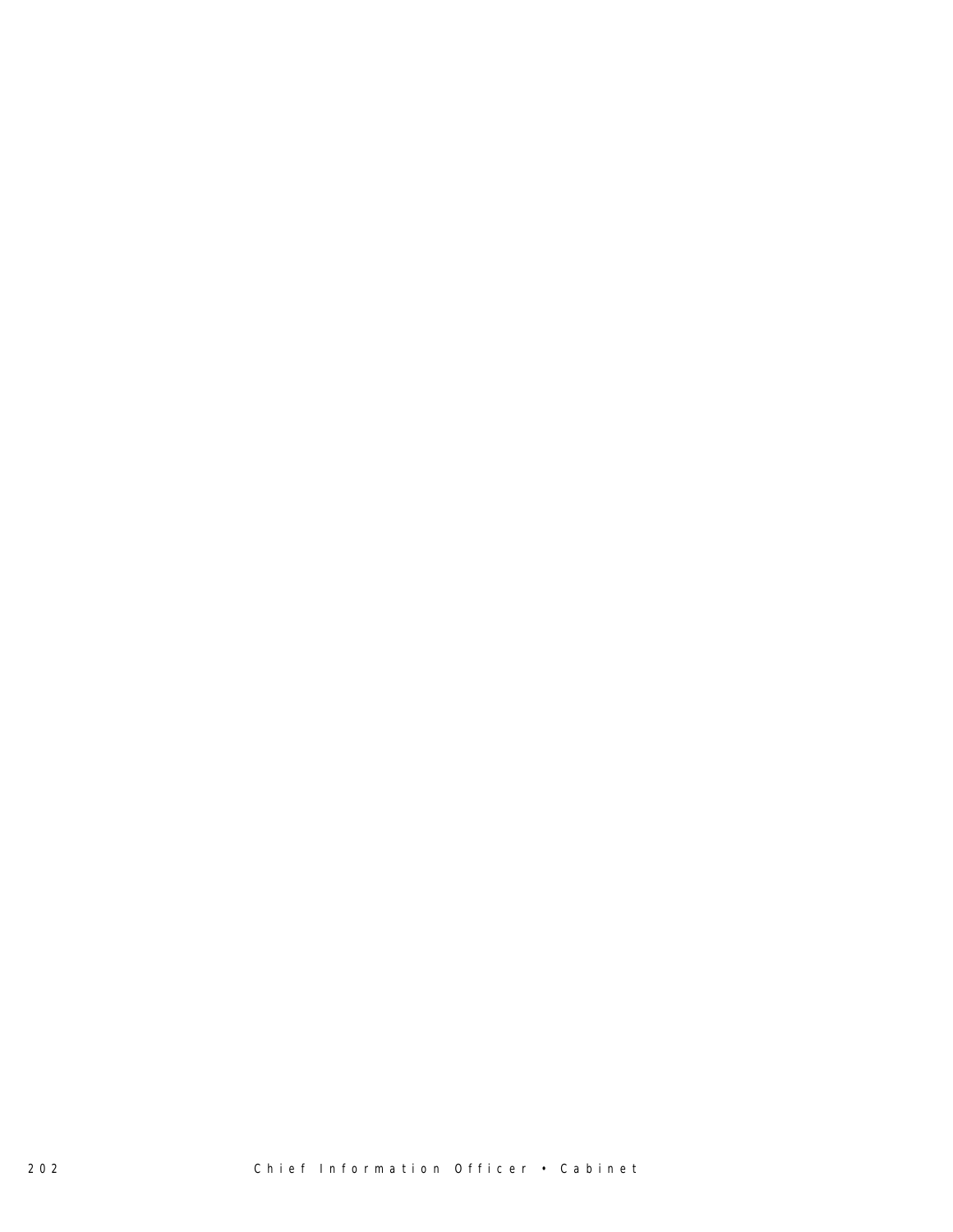## Chief Information Officer

### *William G. Oates, Chief Information Officer*

## *Cabinet Mission*

The mission of the Chief Information Officer is to provide systems and technologies that develop and support department personnel with information relative to their operations, support strategic planning, promote effective resource management, enhance customer service and promote internal and external electronic and voice communications.

| <b>Operating Budget</b>            | Program Name                          | Total Actual '08 | Total Actual '09 | Total Approp '10     | <b>Total Budget '11</b>  |
|------------------------------------|---------------------------------------|------------------|------------------|----------------------|--------------------------|
|                                    | Department of Innovation & Technology | 18,407,554       | 19.517.374       | 18.665.003           | 18,614,675               |
|                                    | <b>Total</b>                          | 18,407,554       | 19,517,374       | 18,665,003           | 18,614,675               |
| <b>Capital Budget Expenditures</b> |                                       | Actual '08       | Actual '09       | <b>Estimated '10</b> | Projected '11            |
|                                    | Department of Innovation & Technology | 4.262.269        | 8.958.317        | 10.991.829           | 20,000,000               |
|                                    | Total                                 | 4,262,269        | 8,958,317        | 10,991,829           | <i><b>20,000,000</b></i> |
| <b>External Funds Expenditures</b> |                                       | Total Actual '08 | Total Actual '09 | Total Approp '10     | <b>Total Budget '11</b>  |
|                                    | Department of Innovation & Technology | $\mathbf 0$      | $\overline{0}$   | 0                    | 1,906,439                |
|                                    | Total                                 | 0                | 0                | 0                    | 1,906,439                |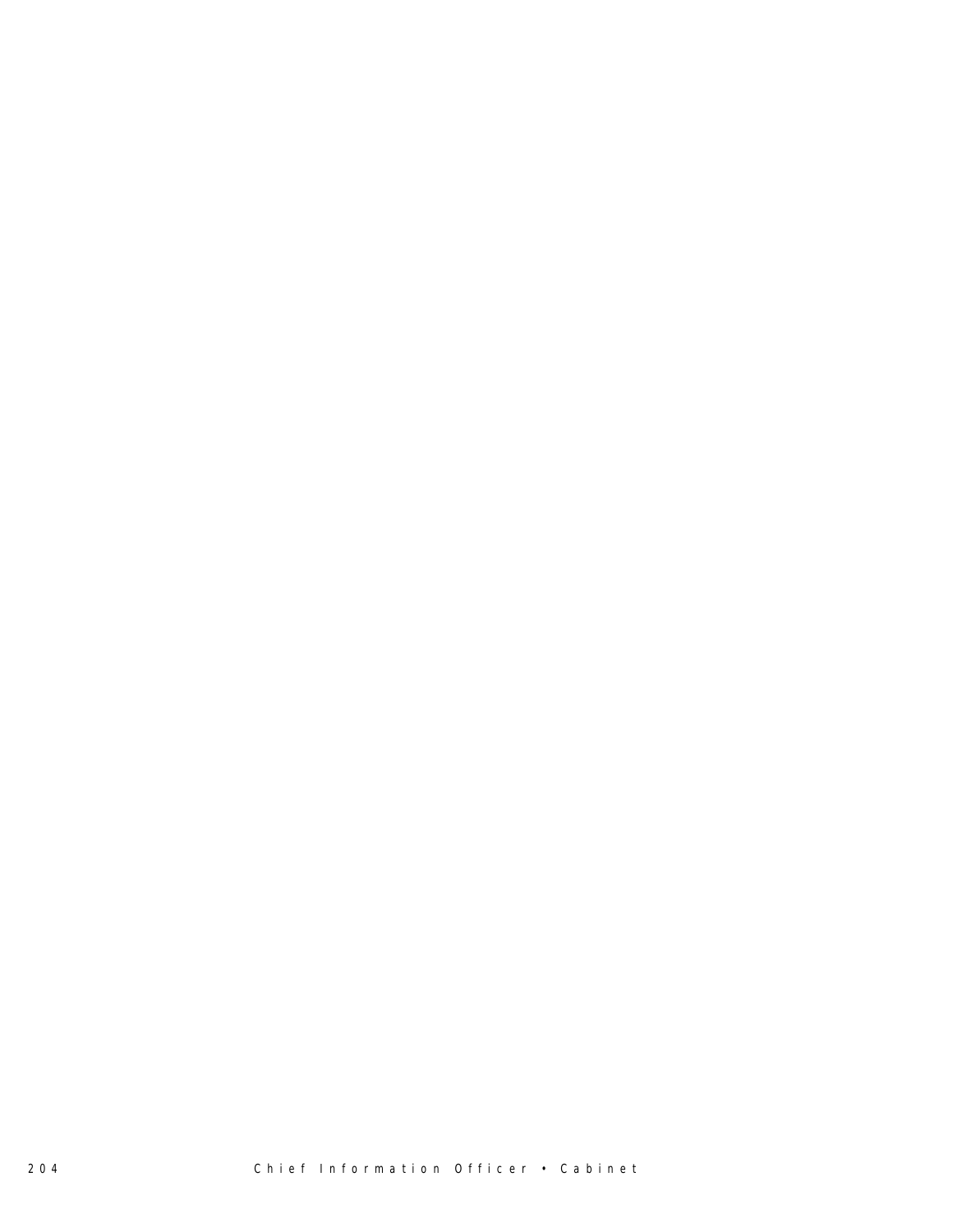## Department of Innovation & Technology Operating Budget

### *William G. Oates, Chief Information Officer Appropriation: 149*

Department of Innovation & Technology

#### *Department Mission*

The Department of Innovation and Technology is the City's enterprise wide technology services organization providing solutions that enable our business partners across all City departments. DoIT's primary day-to-day responsibility is to ensure that the networks, desktop computers, e-mail systems, and applications that support the business of City government are continuously available and operating effectively. DoIT embraces its responsibility to help manage costs through difficult financial times by continuously improving the cost structure of the City's technology without compromising service. Our commitment to being environmentally responsible is often synergistic with these economic and service responsibilities.

#### *FY11 Performance Strategies*

- To deliver services adhering to performance standards.
- To expand eGovernment services.
- To increase workforce access, knowledge and skills in the utilization of technology.
- To leverage existing infrastructure platforms to meet current and future operating requirements.
- To provide for the public good by advancing development and access to new technologies and information.
- To provide professional advice and technical support in the implementation of solutions across the City.

| <b>Operating Budget</b>            | Program Name                                | Total Actual '08 | Total Actual '09 | Total Approp '10 | <b>Total Budget '11</b> |
|------------------------------------|---------------------------------------------|------------------|------------------|------------------|-------------------------|
|                                    | Policy, Planning & Innovation               | 3,291,305        | 2,017,309        | 1.525.214        | 1,373,240               |
|                                    | <b>Enterprise Applications</b>              | 7.297.260        | 8,198,120        | 8,522,718        | 8,322,952               |
|                                    | eGovernment                                 | 1.240.098        | 1,007,031        | 1.282.049        | 1,130,234               |
|                                    | <b>IT Technical Services</b>                | 4.285.163        | 5,398,658        | 4.899.559        | 5,863,606               |
|                                    | IT Operations & Service Delivery            | 2,293,729        | 2,896,260        | 2,435,464        | 1,924,644               |
|                                    | Total                                       | 18,407,555       | 19,517,378       | 18,665,004       | 18,614,676              |
|                                    |                                             |                  |                  |                  |                         |
| <b>External Funds Budget</b>       | <b>Fund Name</b>                            | Total Actual '08 | Total Actual '09 | Total Approp '10 | <b>Total Budget '11</b> |
|                                    | ARRA - Boston Public Computing Center Grant | 0                | 0                | 0                | 1,906,439               |
|                                    | Total                                       | 0                | 0                | 0                | 1,906,439               |
|                                    |                                             |                  |                  |                  |                         |
| <b>Selected Service Indicators</b> |                                             | Actual '08       | Actual '09       | Approp '10       | <b>Budget '11</b>       |
|                                    | <b>Personnel Services</b>                   | 8.109.080        | 8.675.824        | 9.441.864        | 9,813,573               |
|                                    | Non Personnel                               | 10,298,475       | 10,841,554       | 9,223,140        | 8,801,103               |
|                                    | Total                                       | 18,407,555       | 19,517,378       | 18,665,004       | 18,614,676              |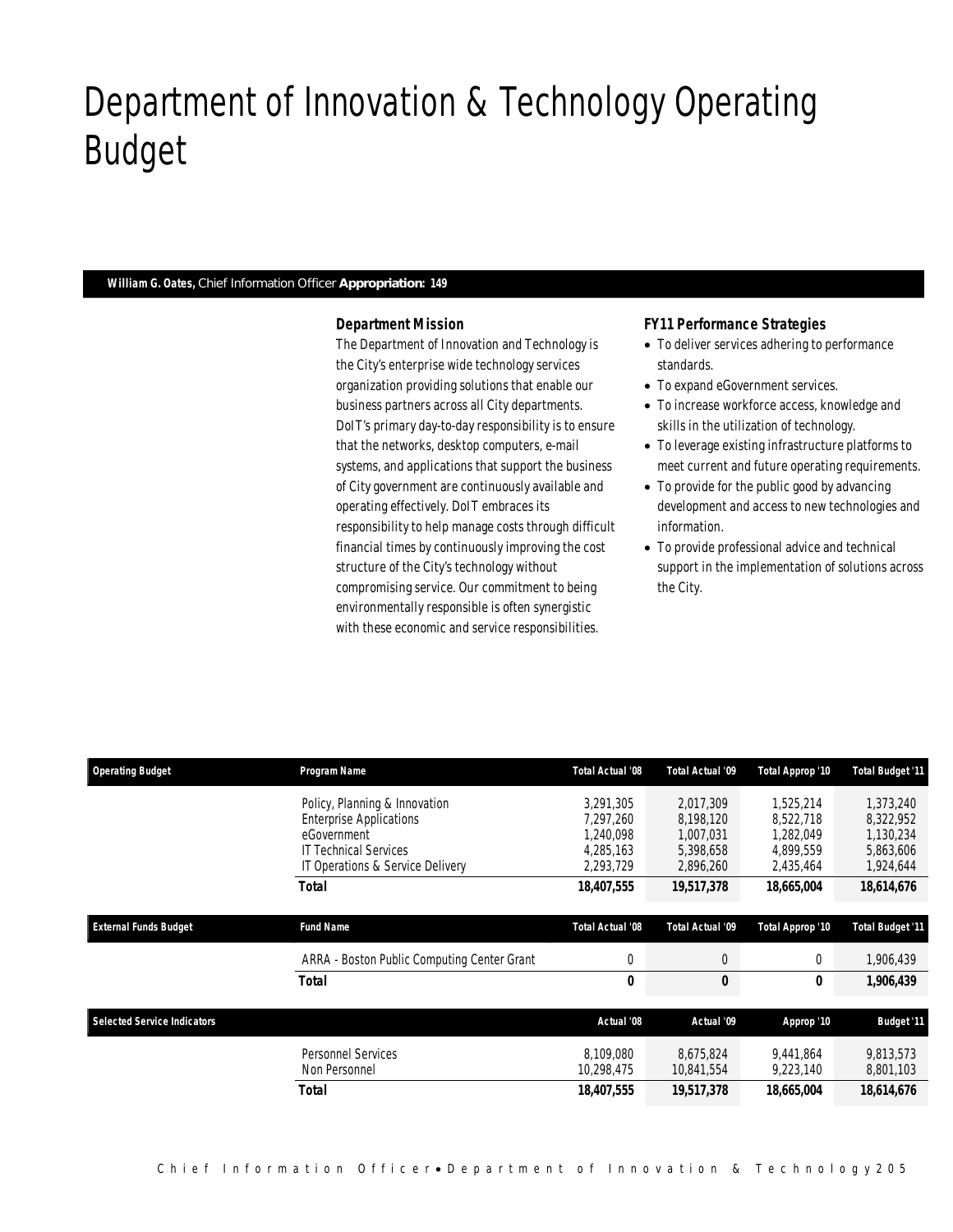# Department of Innovation & Technology Operating Budget



### *Description of Services*

The Department of Innovation and Technology (DoIT) improves the delivery of government services to the public through the effective management of the City's existing and emerging technologies. DoIT introduces innovative technologies and processes designed to drive efficiency into government operations. DoIT also provides professional project management and business analysis services, in addition to maintaining the hardware and software platforms necessary to support the daily technical and communication operations of the City. Personnel skilled in programming, analysis, hardware and software support, training, communications, and general technology consulting work with user departments on enhancing and maintaining their information systems.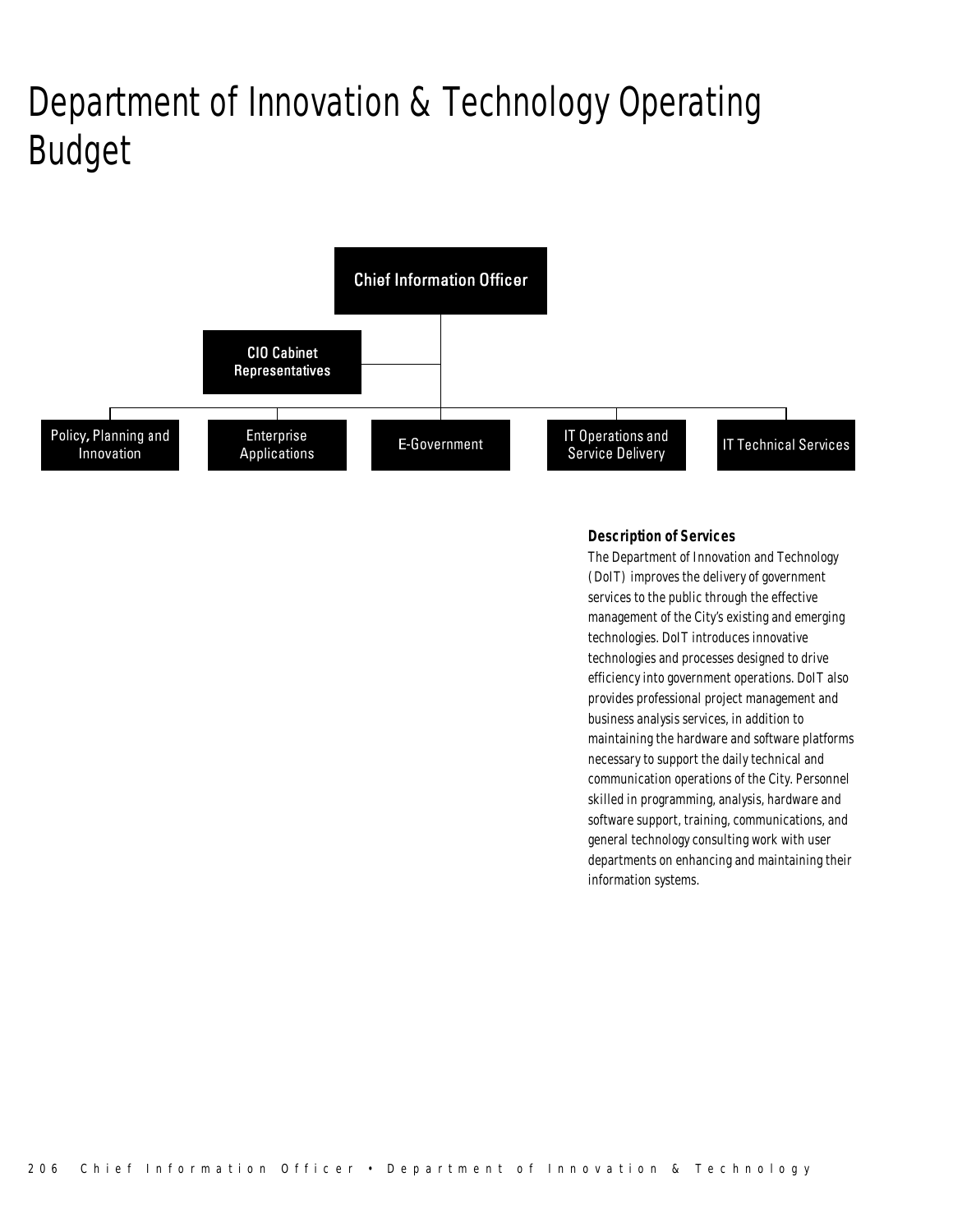## Department History

| <b>Personnel Services</b>       |                                                                                                                                                                                                                                                                                                      | FY08 Expenditure                                                                                            | FY09 Expenditure                                                                                                              | FY10 Appropriation                                                                                                                         | FY11 Adopted                                                                                                                     | Inc/Dec 10 vs 11                                                                                                                     |
|---------------------------------|------------------------------------------------------------------------------------------------------------------------------------------------------------------------------------------------------------------------------------------------------------------------------------------------------|-------------------------------------------------------------------------------------------------------------|-------------------------------------------------------------------------------------------------------------------------------|--------------------------------------------------------------------------------------------------------------------------------------------|----------------------------------------------------------------------------------------------------------------------------------|--------------------------------------------------------------------------------------------------------------------------------------|
|                                 | 51000 Permanent Employees<br>51100 Emergency Employees<br>51200 Overtime<br>51600 Unemployment Compensation<br>51700 Workers' Compensation<br><b>Total Personnel Services</b>                                                                                                                        | 7,802,471<br>$\mathbf 0$<br>274,516<br>25,563<br>6,530<br>8,109,080                                         | 8,474,193<br>$\mathbf 0$<br>201,431<br>200<br>$\overline{0}$<br>8,675,824                                                     | 9,266,494<br>$\mathbf 0$<br>175,370<br>$\mathbf 0$<br>$\overline{0}$<br>9,441,864                                                          | 9,638,203<br>0<br>175,370<br>$\mathbf 0$<br>$\overline{0}$<br>9,813,573                                                          | 371,709<br>$\mathbf{0}$<br>$\overline{0}$<br>$\overline{0}$<br>$\Omega$<br>371,709                                                   |
| <b>Contractual Services</b>     |                                                                                                                                                                                                                                                                                                      | FY08 Expenditure                                                                                            | FY09 Expenditure                                                                                                              | FY10 Appropriation                                                                                                                         | FY11 Adopted                                                                                                                     | Inc/Dec 10 vs 11                                                                                                                     |
|                                 | 52100 Communications<br>52200 Utilities<br>52400 Snow Removal<br>52500 Garbage/Waste Removal<br>52600 Repairs Buildings & Structures<br>52700 Repairs & Service of Equipment<br>52800 Transportation of Persons<br>52900 Contracted Services<br><b>Total Contractual Services</b>                    | 209,738<br>0<br>$\overline{0}$<br>0<br>0<br>468,456<br>25,218<br>5,202,862<br>5,906,274                     | 224,211<br>0<br>$\overline{0}$<br>0<br>$\theta$<br>439,594<br>18,511<br>4,153,801<br>4,836,117                                | 198,755<br>0<br>$\overline{0}$<br>$\overline{0}$<br>$\theta$<br>639,394<br>18,510<br>3,949,605<br>4,806,264                                | 202,949<br>$\mathbf{0}$<br>$\overline{0}$<br>$\mathbf{0}$<br>$\Omega$<br>611,900<br>22,500<br>2,443,700<br>3,281,049             | 4,194<br>0<br>$\overline{0}$<br>$\overline{0}$<br>$\theta$<br>$-27,494$<br>3,990<br>$-1,505,905$<br>$-1,525,215$                     |
| <b>Supplies &amp; Materials</b> |                                                                                                                                                                                                                                                                                                      | FY08 Expenditure                                                                                            | FY09 Expenditure                                                                                                              | FY10 Appropriation                                                                                                                         | FY11 Adopted                                                                                                                     | Inc/Dec 10 vs 11                                                                                                                     |
| <b>Current Chgs &amp; Oblig</b> | 53000 Auto Energy Supplies<br>53200 Food Supplies<br>53400 Custodial Supplies<br>53500 Med, Dental, & Hosp Supply<br>53600 Office Supplies and Materials<br>53700 Clothing Allowance<br>53800 Educational Supplies & Mat<br>53900 Misc Supplies & Materials<br><b>Total Supplies &amp; Materials</b> | 928<br>175<br>$\overline{0}$<br>$\overline{0}$<br>57,284<br>0<br>0<br>47,828<br>106,215<br>FY08 Expenditure | 609<br>0<br>$\mathbf{0}$<br>$\overline{0}$<br>41.806<br>$\mathbf 0$<br>$\overline{0}$<br>26,736<br>69,151<br>FY09 Expenditure | 1,500<br>$\theta$<br>$\overline{0}$<br>$\overline{0}$<br>44,301<br>$\mathbf 0$<br>$\overline{0}$<br>32,774<br>78,575<br>FY10 Appropriation | 1,600<br>$\mathbf 0$<br>$\mathbf 0$<br>$\mathbf{0}$<br>45,200<br>$\mathbf 0$<br>$\mathbf{0}$<br>37,000<br>83,800<br>FY11 Adopted | 100<br>$\mathbf{0}$<br>$\mathbf{0}$<br>$\overline{0}$<br>899<br>$\overline{0}$<br>$\mathbf{0}$<br>4,226<br>5,225<br>Inc/Dec 10 vs 11 |
|                                 | 54300 Workers' Comp Medical<br>54400 Legal Liabilities<br>54500 Aid To Veterans<br>54600 Current Charges H&I<br>54700 Indemnification<br>54900 Other Current Charges<br>Total Current Chgs & Oblig                                                                                                   | 36<br>0<br>$\overline{0}$<br>0<br>$\Omega$<br>3,783,184<br>3,783,220                                        | $\mathbf 0$<br>$\overline{0}$<br>$\Omega$<br>0<br>$\theta$<br>4,992,746<br>4,992,746                                          | $\boldsymbol{0}$<br>$\overline{0}$<br>$\Omega$<br>$\overline{0}$<br>$\Omega$<br>3,965,713<br>3,965,713                                     | $\boldsymbol{0}$<br>$\mathbf{0}$<br>$\Omega$<br>$\mathbf{0}$<br>$\Omega$<br>4,998,309<br>4,998,309                               | $\mathbf 0$<br>$\mathbf{0}$<br>$\overline{0}$<br>$\overline{0}$<br>$\theta$<br>1,032,596<br>1,032,596                                |
| Equipment                       |                                                                                                                                                                                                                                                                                                      | FY08 Expenditure                                                                                            | FY09 Expenditure                                                                                                              | FY10 Appropriation                                                                                                                         | FY11 Adopted                                                                                                                     | Inc/Dec 10 vs 11                                                                                                                     |
|                                 | 55000 Automotive Equipment<br>55400 Lease/Purchase<br>55600 Office Furniture & Equipment<br>55900 Misc Equipment<br><b>Total Equipment</b>                                                                                                                                                           | $\boldsymbol{0}$<br>146,547<br>$\mathbf 0$<br>356,219<br>502,766                                            | $\mathbf 0$<br>186,907<br>$\boldsymbol{0}$<br>756,633<br>943,540                                                              | $\mathbf 0$<br>306,998<br>$\mathbf 0$<br>65,590<br>372,588                                                                                 | $\mathbf 0$<br>369,945<br>0<br>68,000<br>437,945                                                                                 | $\mathbf 0$<br>62,947<br>$\overline{0}$<br>2,410<br>65,357                                                                           |
| Other                           |                                                                                                                                                                                                                                                                                                      | FY08 Expenditure                                                                                            | FY09 Expenditure                                                                                                              | FY10 Appropriation                                                                                                                         | FY11 Adopted                                                                                                                     | Inc/Dec 10 vs 11                                                                                                                     |
|                                 | 56200 Special Appropriation<br>57200 Structures & Improvements<br>58000 Land & Non-Structure<br><b>Total Other</b>                                                                                                                                                                                   | $\boldsymbol{0}$<br>0<br>0<br>0                                                                             | 0<br>$\mathbf 0$<br>0<br>0                                                                                                    | $\pmb{0}$<br>$\mathbf 0$<br>0<br>0                                                                                                         | $\boldsymbol{0}$<br>$\mathbf 0$<br>$\mathbf{0}$<br>0                                                                             | 0<br>$\mathbf 0$<br>0<br>0                                                                                                           |
|                                 | <b>Grand Total</b>                                                                                                                                                                                                                                                                                   | 18,407,555                                                                                                  | 19,517,378                                                                                                                    | 18,665,004                                                                                                                                 | 18,614,676                                                                                                                       | $-50,328$                                                                                                                            |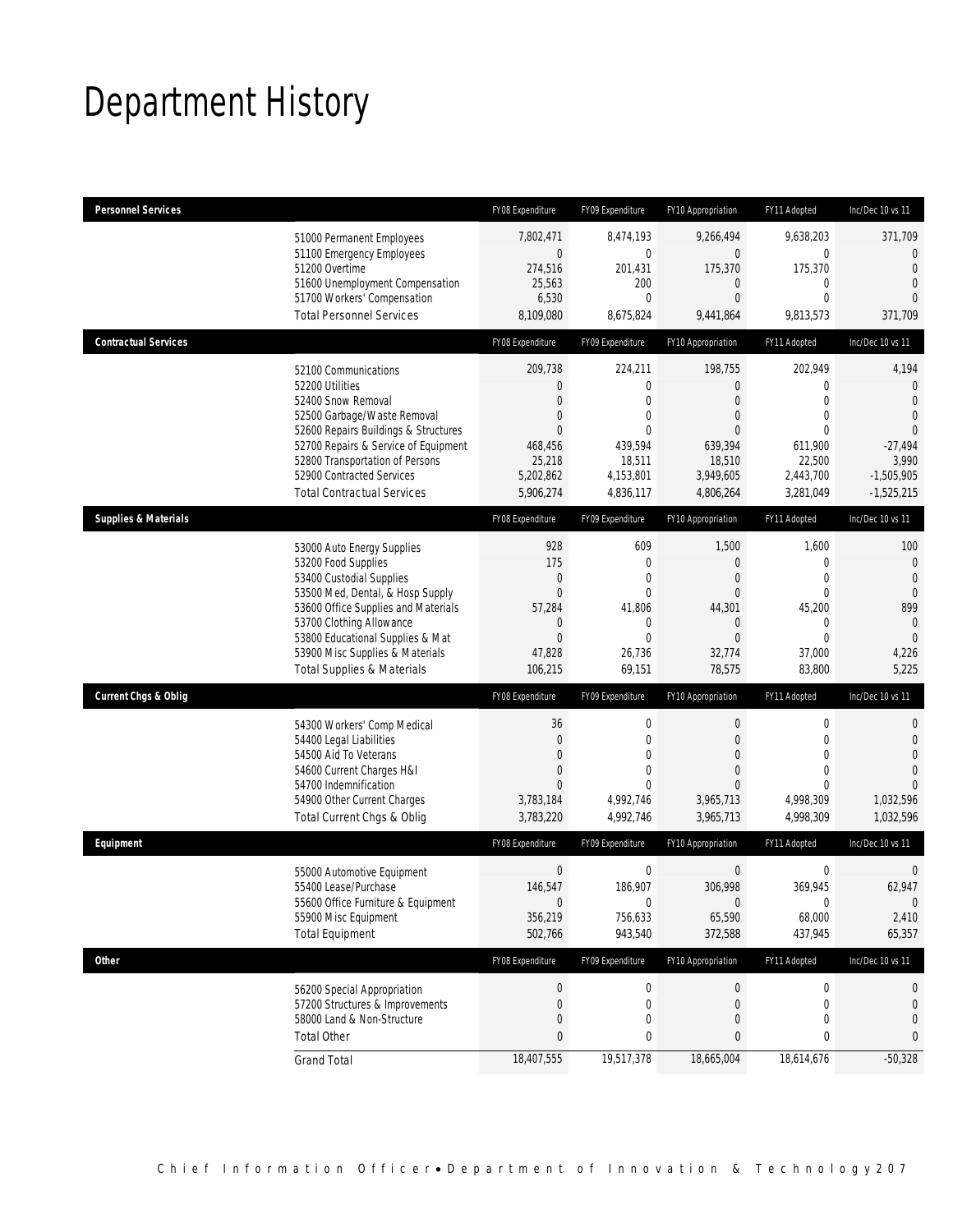# Department Personnel

|                                 |                 |       |          |             | <b>Total</b>                   |                 |                 | 128      | 10,250,629  |
|---------------------------------|-----------------|-------|----------|-------------|--------------------------------|-----------------|-----------------|----------|-------------|
| Data Proc Proj Mgr (Asn Svc)    | SE <sub>1</sub> | 10    | 2.00     | 201,801     | Asst Manager-Data Processing   | SE <sub>1</sub> | 04              | 9.00     | 545,702     |
| Prin Data Proc Systems Analyst  | SE <sub>1</sub> | 10    | 7.00     | 613,277     | <b>Executive Secretary</b>     | SE <sub>1</sub> | 06              | 1.00     | 71,736      |
| Sr Data Proc Sys AnI(Ads/Dpu)   | SE <sub>1</sub> | 10    | 19.00    | 1,829,695   | ManagementAnalyst(Asd/Admin)   | SE <sub>1</sub> | 06              | 1.00     | 49,497      |
| Prin Dp Sys Anl-DP              | SE <sub>1</sub> | 11    | 10.00    | 1,051,256   | Manager-DataProcessing         | SE <sub>1</sub> | 06              | 1.00     | 72,313      |
| Exec.Assistant                  | SE <sub>1</sub> | 12    | 2.00     | 222,281     | DP Sys Anl                     | SE <sub>1</sub> | 06              | 16.00    | 1,047,459   |
| Exec Asst(Management Serv, Asd) | <b>EXM</b>      | 12    | 2.00     | 222,281     | PrinResearchAnalyst            | SE <sub>1</sub> | 06              | 1.00     | 72,313      |
| <b>Head Clerk</b>               | SU <sub>4</sub> | 12    | 1.00     | 33.526      | Data Proc Sys Analyst 1        | SE <sub>1</sub> | 07              | 2.00     | 158.918     |
| Sr Computer Operator            | SU <sub>4</sub> | 13    | 1.00     | 46,605      | Sr Admin An (Asd/Cable)        | SE <sub>1</sub> | 08              | 1.00     | 86,844      |
| Exec Asst (Mgmt Info Svcs)      | EXM             | 14    | 5.00     | 530,371     | Sr Employee Development Asst   | SE <sub>1</sub> | 08              | 1.00     | 86,844      |
| Mgmt Analyst                    | SU <sub>4</sub> | 15    | 1.00     | 48,585      | Manager-Data Proc (Netwk Spec) | SE <sub>1</sub> | 08              | 2.00     | 146,915     |
| Data Proc Equip Tech (Mis/Dpu   | SU <sub>4</sub> | 15    | 11.00    | 608,624     | Sr Data Proc Sys Analyst       | SE <sub>1</sub> | 08              | 28.00    | 2,154,059   |
| Supv-Stat Mach Op&Vtl Stat(Dpu  | SU <sub>4</sub> | 15    | 1.00     | 56,667      | Sr Data Proc Systems Anl I     | SE <sub>1</sub> | 09              | 1.00     | 65,574      |
| Dir Of MIS                      | CDH             | NG    | 1.00     | 155,300     | Exec Asst (Obpe)               | <b>EXM</b>      | 10 <sup>°</sup> | 1.00     | 72,184      |
|                                 |                 |       |          |             |                                |                 |                 |          |             |
| Title                           | Union<br>Code   | Grade | Position | FY11 Salary | Title                          | Union<br>Code   | Grade           | Position | FY11 Salary |
|                                 |                 |       |          |             |                                |                 |                 |          |             |

| Total<br>128                 | 10,250,625 |
|------------------------------|------------|
| <b>Adjustments</b>           |            |
| <b>Differential Payments</b> |            |
| Other                        | 123,055    |
| Chargebacks                  | $-294,715$ |
| <b>Salary Savings</b>        | $-440,767$ |
| <b>FY11 Total Request</b>    | 9,638,202  |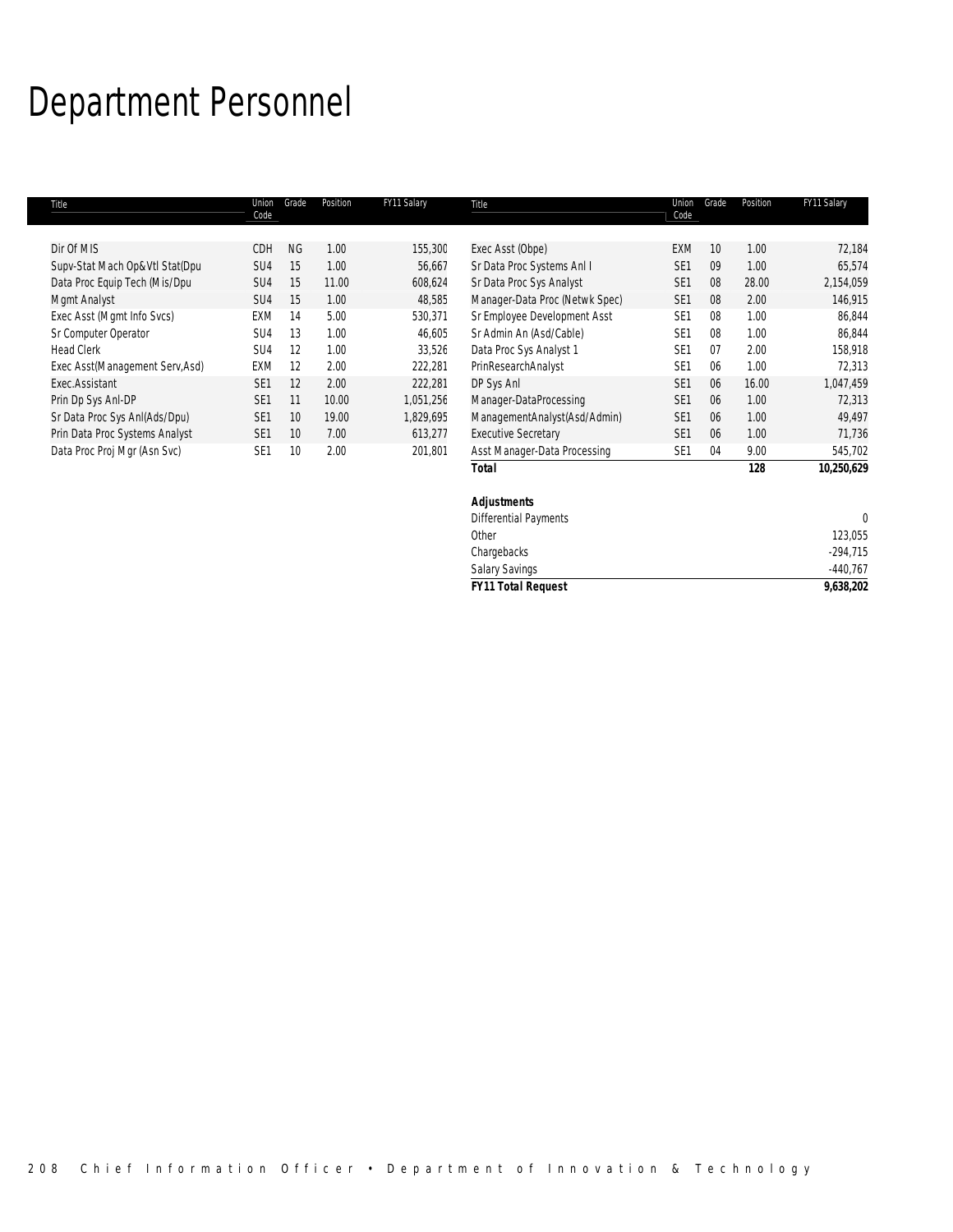## External Funds History

| <b>Personnel Services</b>       |                                                     | FY08 Expenditure | FY09 Expenditure            | FY10 Appropriation               | FY11 Adopted                     | Inc/Dec 10 vs 11                 |
|---------------------------------|-----------------------------------------------------|------------------|-----------------------------|----------------------------------|----------------------------------|----------------------------------|
|                                 | 51000 Permanent Employees                           | $\boldsymbol{0}$ | 0                           | $\boldsymbol{0}$                 | $\mathbf 0$                      | $\mathbf 0$                      |
|                                 | 51100 Emergency Employees                           | $\boldsymbol{0}$ | $\mathbf 0$                 | $\boldsymbol{0}$                 | 274,110                          | 274,110                          |
|                                 | 51200 Overtime                                      | 0                | $\mathbf 0$                 | $\overline{0}$                   | 0                                | $\overline{0}$                   |
|                                 | 51300 Part Time Employees                           | 0                | $\mathbf 0$                 | $\mathbf 0$                      | $\mathbf{0}$                     | $\overline{0}$                   |
|                                 | 51400 Health Insurance                              | 0                | $\mathbf 0$                 | $\overline{0}$                   | $\overline{0}$                   | $\mathbf 0$                      |
|                                 | 51500 Pension & Annunity                            | 0                | $\mathbf 0$                 | $\overline{0}$                   | $\mathbf{0}$                     | $\overline{0}$                   |
|                                 | 51600 Unemployment Compensation                     | 0                | $\mathbf{0}$                | $\overline{0}$                   | $\overline{0}$<br>$\overline{0}$ | $\mathbf{0}$                     |
|                                 | 51700 Workers' Compensation<br>51800 Indirect Costs | 0<br>0           | $\mathbf 0$<br>$\mathbf{0}$ | $\overline{0}$<br>$\overline{0}$ | $\overline{0}$                   | $\overline{0}$<br>$\overline{0}$ |
|                                 | 51900 Medicare                                      | 0                | $\mathbf 0$                 | $\overline{0}$                   | $\Omega$                         | $\overline{0}$                   |
|                                 | <b>Total Personnel Services</b>                     | $\mathbf{0}$     | 0                           | 0                                | 274,110                          | 274,110                          |
| <b>Contractual Services</b>     |                                                     | FY08 Expenditure | FY09 Expenditure            | FY10 Appropriation               | FY11 Adopted                     | Inc/Dec 10 vs 11                 |
|                                 |                                                     |                  |                             |                                  |                                  |                                  |
|                                 | 52100 Communications                                | $\boldsymbol{0}$ | $\boldsymbol{0}$            | $\boldsymbol{0}$                 | $\boldsymbol{0}$                 | 0                                |
|                                 | 52200 Utilities                                     | $\overline{0}$   | $\mathbf 0$                 | $\mathbf 0$                      | $\mathbf{0}$                     | $\mathbf{0}$                     |
|                                 | 52400 Snow Removal<br>52500 Garbage/Waste Removal   | 0<br>0           | $\mathbf{0}$<br>$\mathbf 0$ | $\overline{0}$<br>$\theta$       | $\overline{0}$<br>$\mathbf{0}$   | $\mathbf 0$<br>$\overline{0}$    |
|                                 | 52600 Repairs Buildings & Structures                | $\overline{0}$   | $\mathbf{0}$                | $\overline{0}$                   | $\overline{0}$                   | $\overline{0}$                   |
|                                 | 52700 Repairs & Service of Equipment                | 0                | $\mathbf 0$                 | $\overline{0}$                   | $\overline{0}$                   | $\overline{0}$                   |
|                                 | 52800 Transportation of Persons                     | $\mathbf 0$      | $\mathbf 0$                 | $\mathbf 0$                      | $\mathbf{0}$                     | $\Omega$                         |
|                                 | 52900 Contracted Services                           | 0                | 0                           | $\overline{0}$                   | 255,444                          | 255.444                          |
|                                 | <b>Total Contractual Services</b>                   | $\mathbf{0}$     | 0                           | 0                                | 255,444                          | 255,444                          |
| <b>Supplies &amp; Materials</b> |                                                     | FY08 Expenditure | FY09 Expenditure            | FY10 Appropriation               | FY11 Adopted                     | Inc/Dec 10 vs 11                 |
|                                 |                                                     | $\boldsymbol{0}$ | $\boldsymbol{0}$            | $\mathbf 0$                      | $\boldsymbol{0}$                 | $\mathbf 0$                      |
|                                 | 53000 Auto Energy Supplies<br>53200 Food Supplies   | $\boldsymbol{0}$ | $\mathbf 0$                 | $\overline{0}$                   | $\mathbf{0}$                     | $\mathbf{0}$                     |
|                                 | 53400 Custodial Supplies                            | $\overline{0}$   | $\overline{0}$              | $\overline{0}$                   | $\overline{0}$                   | $\mathbf 0$                      |
|                                 | 53500 Med, Dental, & Hosp Supply                    | 0                | $\mathbf 0$                 | $\overline{0}$                   | $\mathbf{0}$                     | $\mathbf{0}$                     |
|                                 | 53600 Office Supplies and Materials                 | $\mathbf 0$      | $\overline{0}$              | $\overline{0}$                   | $\overline{0}$                   | $\mathbf{0}$                     |
|                                 | 53700 Clothing Allowance                            | 0                | $\mathbf 0$                 | $\overline{0}$                   | $\overline{0}$                   | $\overline{0}$                   |
|                                 | 53900 Misc Supplies & Materials                     | 0                | $\mathbf 0$                 | $\overline{0}$                   | $\mathbf 0$                      | $\overline{0}$                   |
|                                 | <b>Total Supplies &amp; Materials</b>               | $\pmb{0}$        | $\bf{0}$                    | 0                                | $\bf{0}$                         | $\mathbf{0}$                     |
| <b>Current Chgs &amp; Oblig</b> |                                                     | FY08 Expenditure | FY09 Expenditure            | FY10 Appropriation               | FY11 Adopted                     | Inc/Dec 10 vs 11                 |
|                                 | 54300 Workers' Comp Medical                         | $\boldsymbol{0}$ | $\mathbf 0$                 | $\mathbf 0$                      | $\mathbf 0$                      | $\mathbf{0}$                     |
|                                 | 54400 Legal Liabilities                             | $\mathbf 0$      | 0                           | $\mathbf 0$                      | $\mathbf 0$                      | $\mathbf{0}$                     |
|                                 | 54600 Current Charges H&I                           | 0                | $\mathbf 0$                 | $\overline{0}$                   | $\mathbf 0$                      | $\Omega$                         |
|                                 | 54700 Indemnification                               | $\overline{0}$   | $\overline{0}$              | $\overline{0}$                   | $\Omega$                         | $\Omega$                         |
|                                 | 54900 Other Current Charges                         | $\boldsymbol{0}$ | 0                           | 0                                | 703,561                          | 703,561                          |
|                                 | Total Current Chgs & Oblig                          | $\mathbf{0}$     | 0                           | 0                                | 703,561                          | 703,561                          |
| Eauipment                       |                                                     | FY08 Expenditure | FY09 Expenditure            | FY10 Appropriation               | FY11 Adopted                     | Inc/Dec 10 vs 11                 |
|                                 | 55000 Automotive Equipment                          | $\mathbf 0$      | 0                           | $\mathbf 0$                      | 0                                | $\mathbf 0$                      |
|                                 | 55400 Lease/Purchase                                | $\boldsymbol{0}$ | $\mathbf 0$                 | $\boldsymbol{0}$                 | $\mathbf 0$                      | $\overline{0}$                   |
|                                 | 55600 Office Furniture & Equipment                  | $\boldsymbol{0}$ | 0                           | $\mathbf 0$                      | 29,008                           | 29,008                           |
|                                 | 55900 Misc Equipment                                | $\boldsymbol{0}$ | $\boldsymbol{0}$            | $\mathbf 0$                      | 644,316                          | 644,316                          |
|                                 | <b>Total Equipment</b>                              | $\pmb{0}$        | 0                           | 0                                | 673,324                          | 673,324                          |
| Other                           |                                                     | FY08 Expenditure | FY09 Expenditure            | FY10 Appropriation               | FY11 Adopted                     | Inc/Dec 10 vs 11                 |
|                                 | 56200 Special Appropriation                         | $\boldsymbol{0}$ | $\boldsymbol{0}$            | $\boldsymbol{0}$                 | $\boldsymbol{0}$                 | $\mathbf 0$                      |
|                                 | 57200 Structures & Improvements                     | $\boldsymbol{0}$ | $\mathbf 0$                 | $\boldsymbol{0}$                 | $\boldsymbol{0}$                 | $\mathbf{0}$                     |
|                                 | 58000 Land & Non-Structure                          | $\boldsymbol{0}$ | $\mathbf 0$                 | $\boldsymbol{0}$                 | $\mathbf 0$                      | $\mathbf 0$                      |
|                                 | <b>Total Other</b>                                  | $\pmb{0}$        | $\bf{0}$                    | 0                                | $\pmb{0}$                        | $\bf{0}$                         |
|                                 | <b>Grand Total</b>                                  | $\boldsymbol{0}$ | $\boldsymbol{0}$            | $\mathbf 0$                      | 1,906,439                        | 1,906,439                        |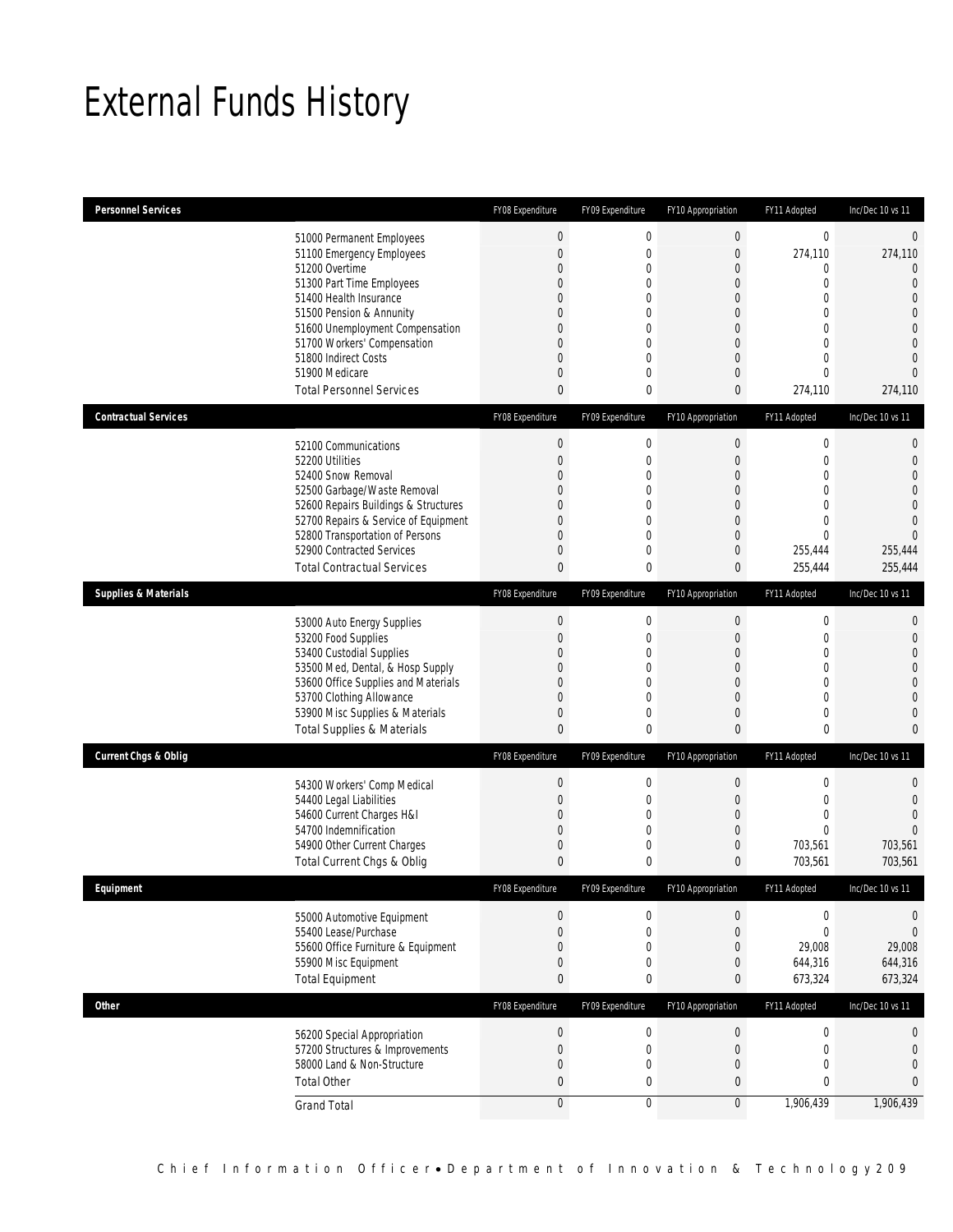## Program 1. Policy, Planning & Innovation

### *William G. Oates, Chief Information Officer Organization: 149100*

### *Program Description*

The Policy, Planning & Innovation program provides project management, business consulting services, and administrative support to agencies so that they can effectively develop and maintain new IT applications and improve service delivery through effective integration of innovative technology solutions.

### *Program Strategies*

• To provide professional advice and technical support in the implementation of solutions across the City.

| <b>Selected Service Indicators</b>  | Actual '08           | Actual '09          | Approp '10         | <b>Budget '11</b>    |
|-------------------------------------|----------------------|---------------------|--------------------|----------------------|
| Personnel Services<br>Non Personnel | 720,602<br>2.570.703 | 854.889<br>.162.420 | 799.307<br>725.907 | 1.124.534<br>248,706 |
| Total                               | 3,291,305            | 2,017,309           | 1,525,214          | 1,373,240            |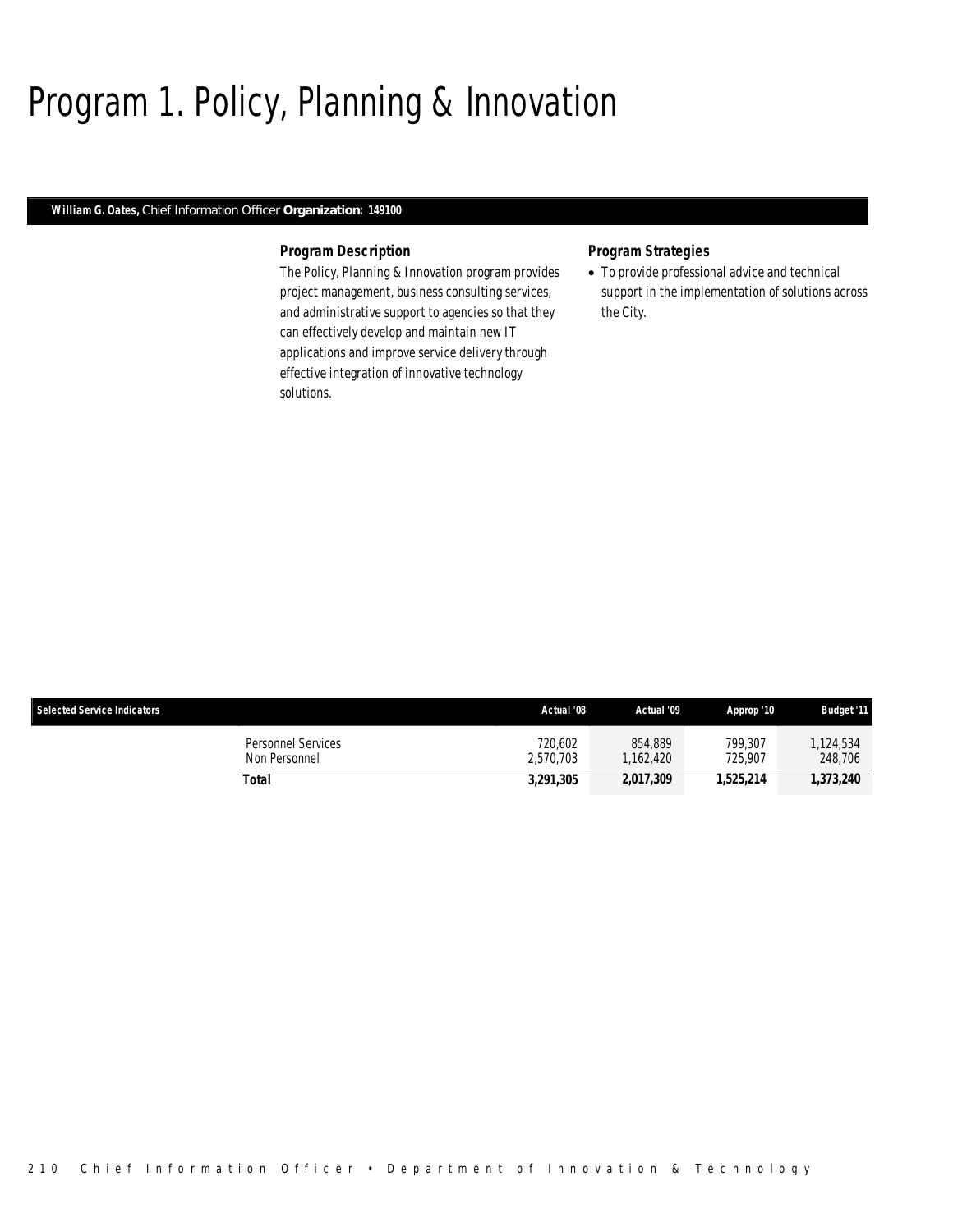## Program 2. Enterprise Applications

## *Georges Hawat, Manager Organization: 149200*

### *Program Description*

This program provides an integrated technology culture to select and develop information technologies that enable and support critical citywide, cross-cutting agency business processes. Enterprise programs include Geographic Information Systems (GIS), Enterprise Resource Planning (PeopleSoft), Constituent Relationship Management (CRM) Asset Management, Permitting, Tax and Youth and Human Services Systems.

- To deliver services adhering to performance standards.
- To increase workforce access, knowledge and skills in the utilization of technology.
- To leverage existing infrastructure platforms to meet current and future operating requirements.

| <b>Performance Measures</b>        |                                                                  | Actual '08             | Actual '09             | Projected '10          | Target '11             |
|------------------------------------|------------------------------------------------------------------|------------------------|------------------------|------------------------|------------------------|
|                                    | # of GIS web services<br>% availability of database environments | 100%                   | 61<br>99%              | 44<br>100%             | 14<br>99%              |
| <b>Selected Service Indicators</b> |                                                                  | Actual '08             | Actual '09             | Approp '10             | <b>Budget '11</b>      |
|                                    | Personnel Services<br>Non Personnel                              | 3,290,702<br>4.006.558 | 3.750.602<br>4.447.518 | 4,112,393<br>4,410,325 | 3,821,027<br>4,501,925 |
|                                    | <b>Total</b>                                                     | 7,297,260              | 8,198,120              | 8,522,718              | 8,322,952              |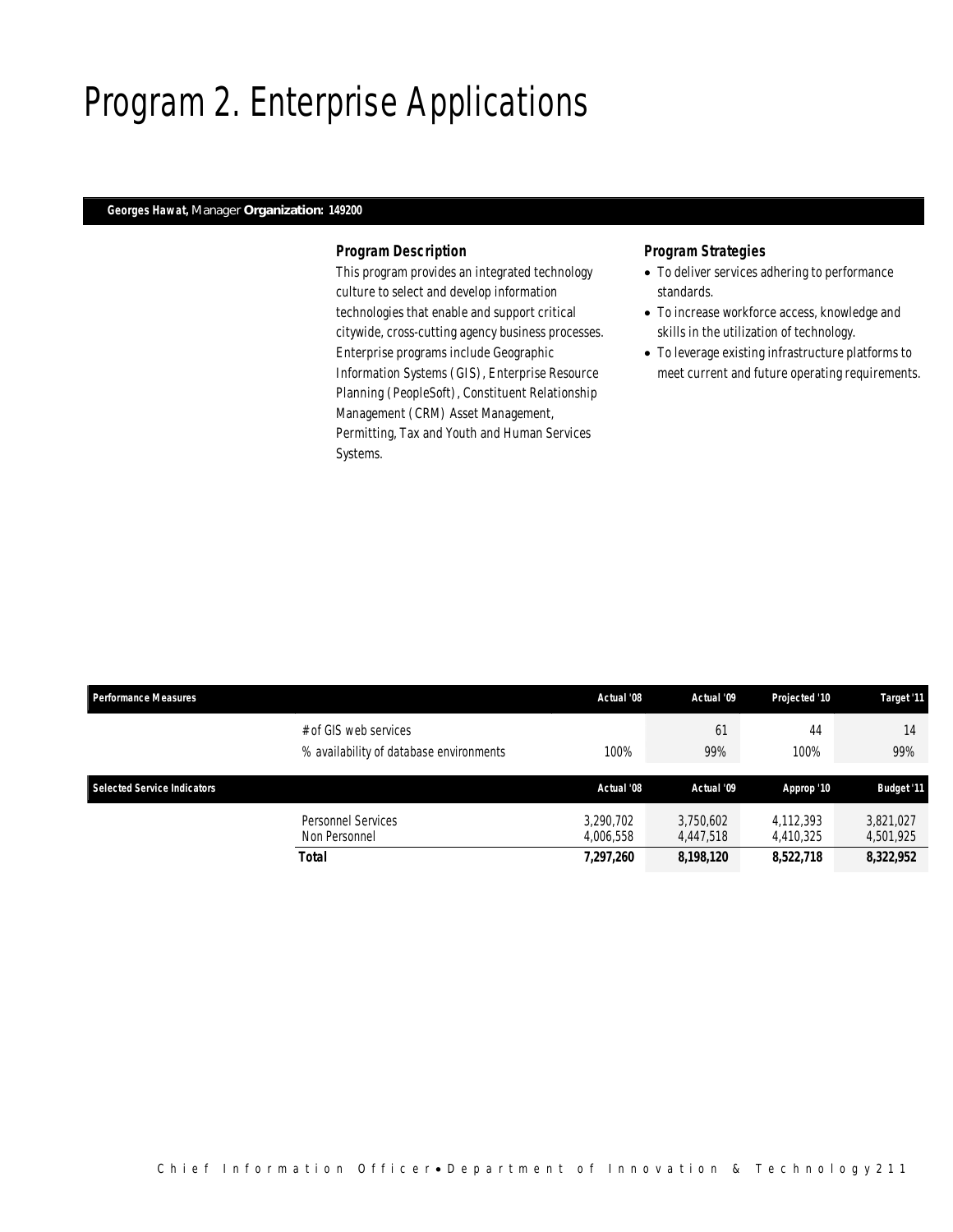## Program 3. eGovernment

## *Michael Lynch, Manager Organization: 149300*

### *Program Description*

This program provides constituents access to government from home "online instead of in line" through innovative web based eGovernment technologies. Oversees the City's cable franchise(s) by enforcing contractual and regulatory obligations for the operators. Also produces government and education access television and advocates for customers in disputes with cable operators.

- To expand eGovernment services.
- To provide for the public good by advancing development and access to new technologies and information.

| <b>Performance Measures</b>        |                                                                                                | Actual '08         | Actual '09              | Projected '10           | Target '11              |
|------------------------------------|------------------------------------------------------------------------------------------------|--------------------|-------------------------|-------------------------|-------------------------|
|                                    | # of notification services<br>Cable programs produced<br>Visitors to the City's Event Calendar | 4<br>424           | 4<br>1.531<br>4,078,318 | O<br>2.388<br>5,037,500 | 9<br>2,400<br>4,500,000 |
|                                    | Visits to the City's public website<br>(cityofboston.gov)                                      |                    | 7,646,708               | 9,235,279               | 8,800,000               |
| <b>Selected Service Indicators</b> |                                                                                                | Actual '08         | Actual '09              | Approp '10              | <b>Budget '11</b>       |
|                                    | Personnel Services<br>Non Personnel                                                            | 846.940<br>393.158 | 695.589<br>311,442      | 952,861<br>329,188      | 827,702<br>302,532      |
|                                    | <b>Total</b>                                                                                   | 1,240,098          | 1,007,031               | 1,282,049               | 1,130,234               |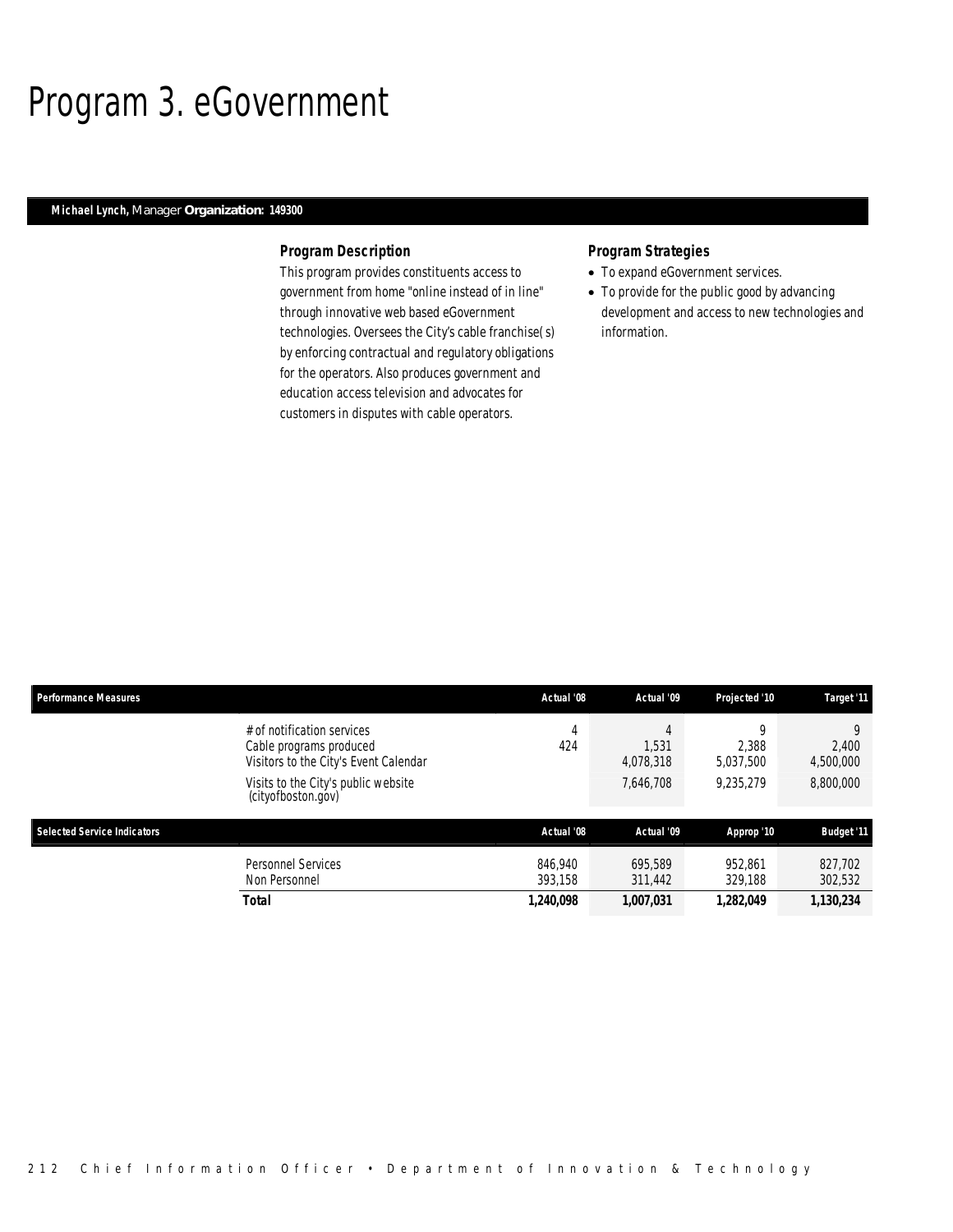## Program 4. IT Technical Services

## *David Nero, Manager Organization: 149400*

### *Program Description*

IT Technical Services is responsible for the development and maintenance of City technology systems, data storage, and networks. Functional areas include server and mainframe technology, network and telecommunications, security, and electronic communication services.

- To deliver services adhering to performance standards.
- To increase workforce access, knowledge and skills in the utilization of technology.
- To provide professional advice and technical support in the implementation of solutions across the City.

| <b>Performance Measures</b> |                                            | Actual '08             | Actual '09             | Projected '10          | Target '11             |
|-----------------------------|--------------------------------------------|------------------------|------------------------|------------------------|------------------------|
|                             | % uptime of key Mainframe systems          | 100%                   | 99%                    | 100%                   | 99%                    |
| Selected Service Indicators |                                            | Actual '08             | Actual '09             | Approp '10             | <b>Budget '11</b>      |
|                             | <b>Personnel Services</b><br>Non Personnel | 2,344,025<br>1.941.138 | 2,383,526<br>3.015.132 | 2.623.572<br>2.275.987 | 2,430,273<br>3,433,333 |
|                             | Total                                      | 4,285,163              | 5,398,658              | 4,899,559              | 5,863,606              |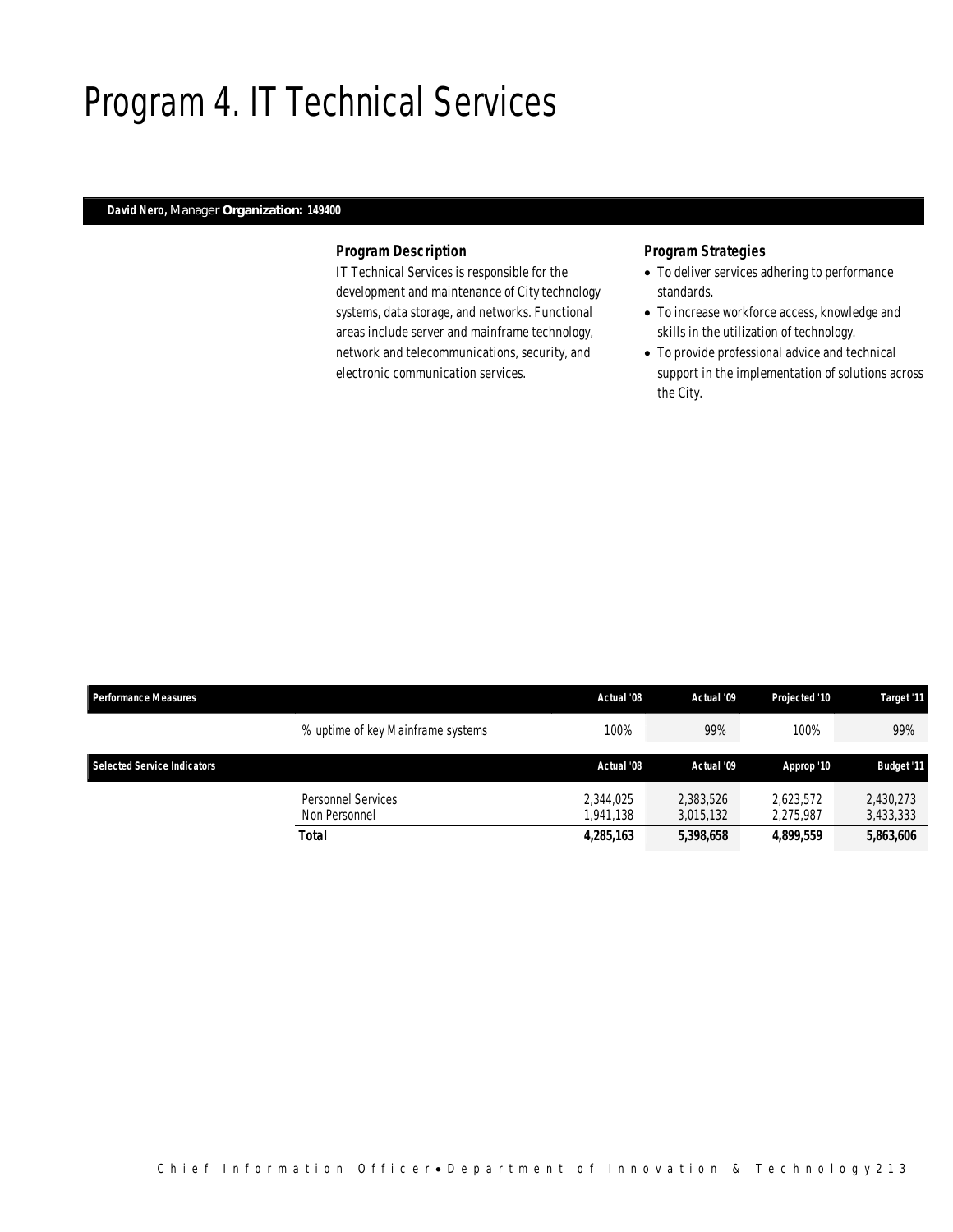## Program 5. IT Operations & Service Delivery

#### *David Nero, Manager Organization: 149500*

### *Program Description*

IT Operations & Service Delivery provides data center facilities, application hosting services and associated service desk functions to City agencies so that agencies can focus on their core business and mission while running applications and storing and accessing data in a secure, stable, reliable, and cost-effective environment. The services performed include design, ordering, installation, configuration, deployment, and on-going maintenance, repair and upgrades of IT assets throughout the enterprise. Also responsible for the majority of IT backup and archiving services.

- To deliver services adhering to performance standards.
- To leverage existing infrastructure platforms to meet current and future operating requirements.

| <b>Performance Measures</b>        |                                                                              | Actual '08           | Actual '09           | Projected '10       | Target '11           |
|------------------------------------|------------------------------------------------------------------------------|----------------------|----------------------|---------------------|----------------------|
|                                    | Average TrackIt resolution time (hours)<br>Employees taking PC skill courses | 63                   | 87<br>299            | 92<br>635           | 72<br>500            |
| <b>Selected Service Indicators</b> |                                                                              | Actual '08           | Actual '09           | Approp '10          | <b>Budget '11</b>    |
|                                    | Personnel Services<br>Non Personnel                                          | 906.811<br>1,386,918 | 991.218<br>1.905.042 | 953.731<br>,481,733 | 1,610,037<br>314,607 |
|                                    | <b>Total</b>                                                                 | 2,293,729            | 2,896,260            | 2,435,464           | 1,924,644            |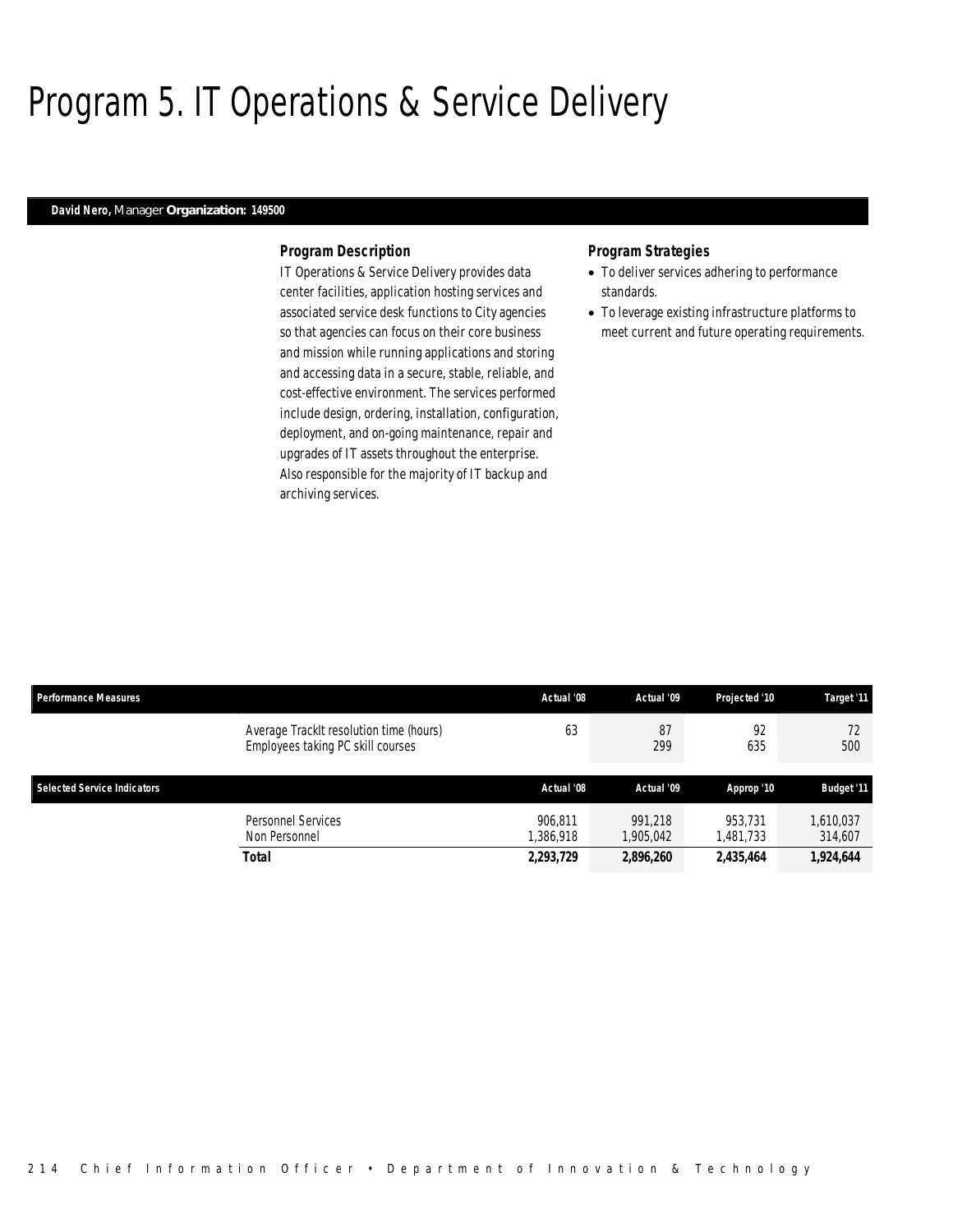## External Funds Projects

*ARRA - Boston Public Computing Center Grant* 

## *Project Mission*

Ì

Boston Broadband Community Computing Centers (ARRA- Stimulus Funding, Public Computing Center Grant) unites three community anchors: Boston Center for Youth and Families, Boston Housing Authority, and Boston Public Libraries to provide approximately 50 first rate public computing sites across the city. Over the next two years a 40% increase of computer services will be provided by the sites thanks to this grant.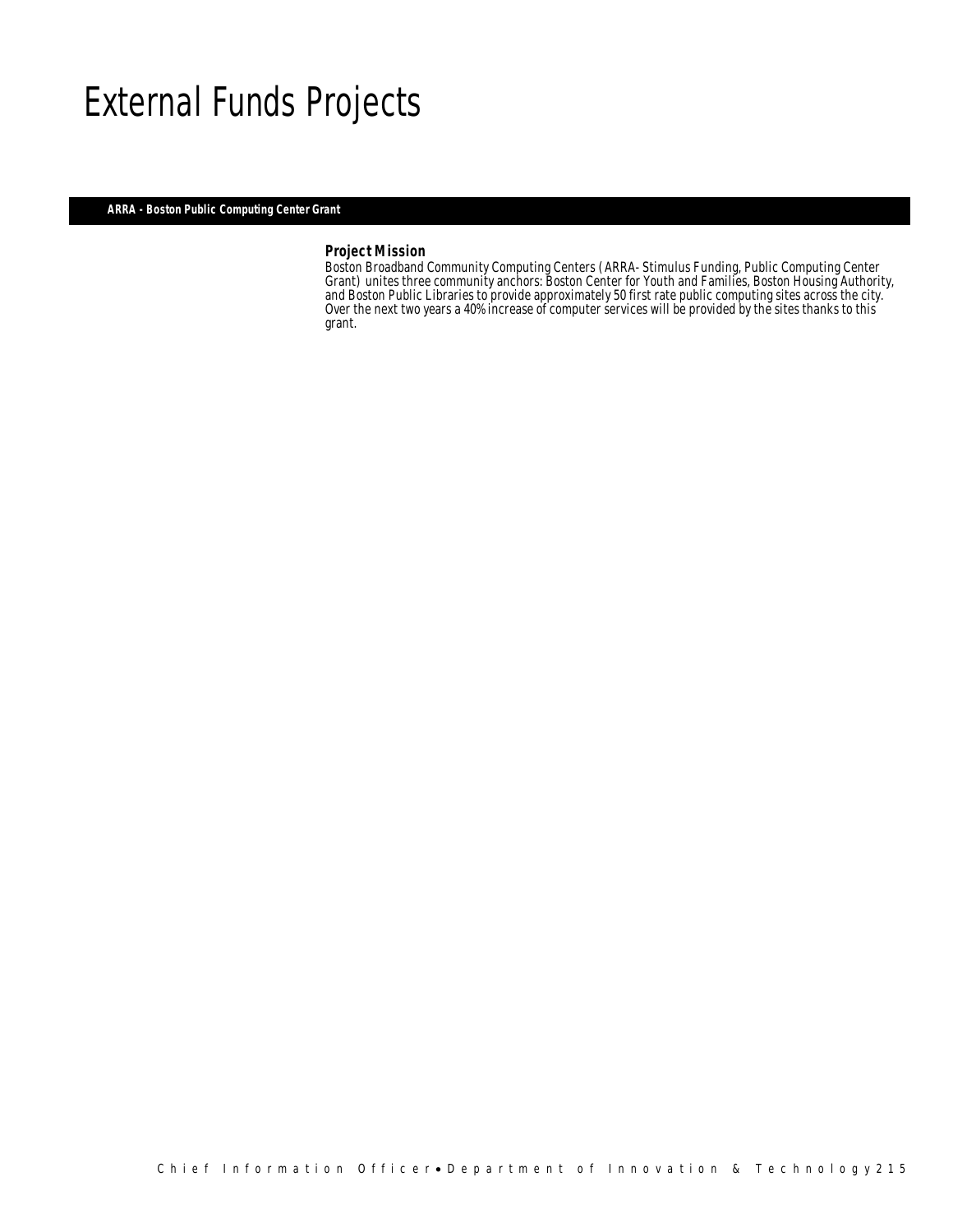## Department of Innovation & Technology Capital Budget

## *Overview*

Capital investment in technology enables the City to work more efficiently at a lower cost, to be more responsive to citizens and to provide convenience for Boston's residents, businesses and visitors. Ongoing and new initiatives will build upon this progress, ensuring the City remains competitive and coordinated in computer information and communication technology.

### *FY11 Major Initiatives*

- The Public Safety Technology initiative continues the implementation phase in FY11. DoIT will continue the procurement of a new Computer Aided Dispatch (CAD) and the adoption of "narrow banding" the public safety radio system as proscribed by a Federal mandate for 2012.
- The installation of a City-owned fiber optic network will be completed in FY11 with the creation of a wireless network.
- Enterprise Permitting and Licensing implementation.
- Upgrade and upkeep of the City's core technology infrastructure supporting City business functions.

| <b>Capital Budget Expenditures</b> |                         | Total Actual '08 | Total Actual '09 |            | <b>Estimated '10 Total Projected '11</b> |
|------------------------------------|-------------------------|------------------|------------------|------------|------------------------------------------|
|                                    |                         |                  |                  |            |                                          |
|                                    | <b>Total Department</b> | 4.262.269        | 8,958,317        | 10.991.829 | <i><b>20.000.000</b></i>                 |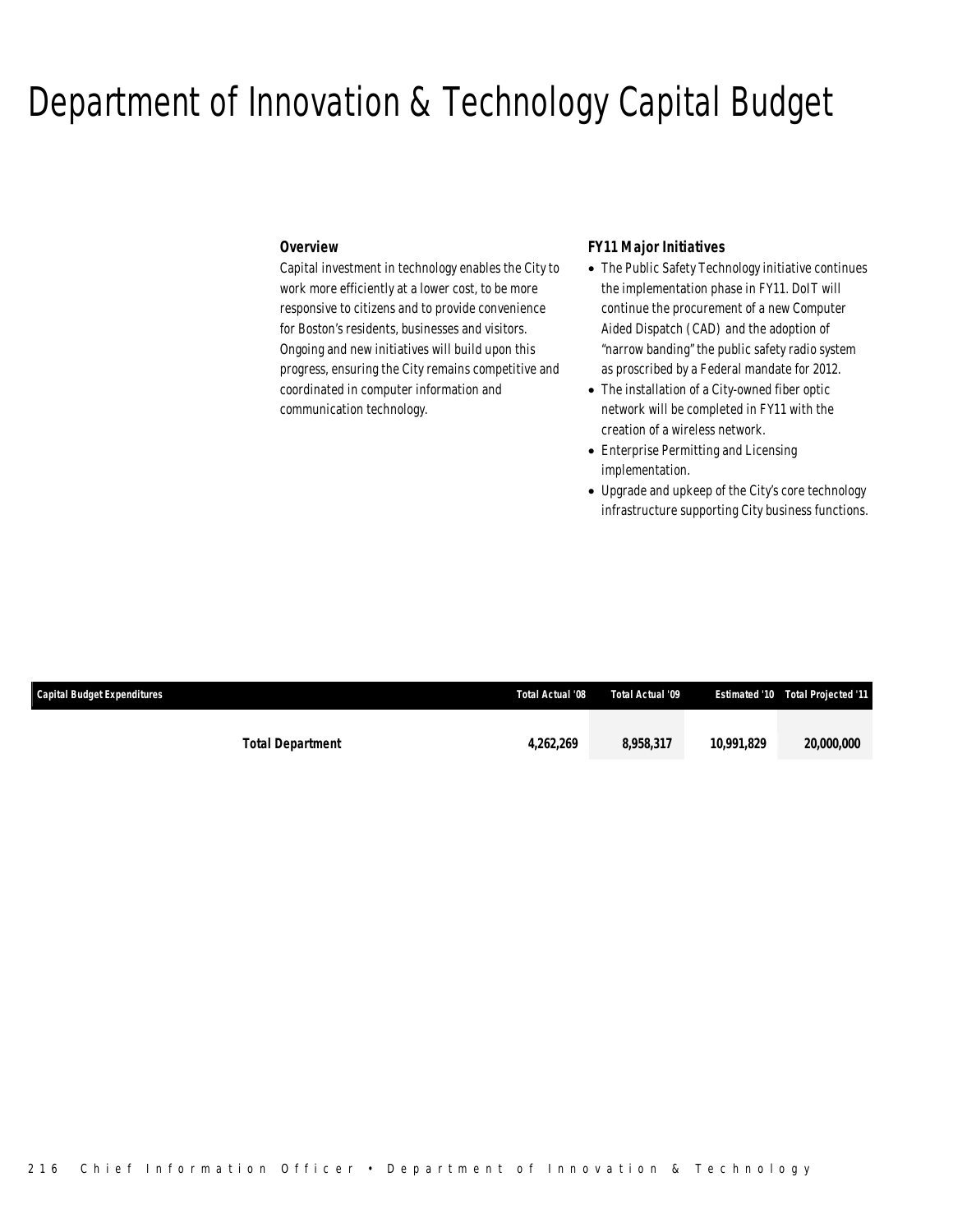### *ADMINISTRATION AND FINANCE INITIATIVES*

### *Project Mission*

Upgrade the BAIS Financial System. Future projects may include Time & Attendance and the property tax system. *Managing Department,* Department of Innovation and Technology *Status,* In Design *Location,* NA *Operating Impact,* No

| <b>Authorizations</b>                    |           |             |             |                |           |
|------------------------------------------|-----------|-------------|-------------|----------------|-----------|
|                                          |           |             |             | Non Capital    |           |
| Source                                   | Existing  | <b>FY11</b> | Future      | Fund           | Total     |
| City Capital                             | 2.500.000 | 5,000,000   | 0           | $\overline{0}$ | 7,500,000 |
| Grants/Other                             |           | 0           | 0           | 0              | 0         |
| Total                                    | 2,500,000 | 5,000,000   | $\mathbf 0$ | 0              | 7,500,000 |
| <b>Expenditures (Actual and Planned)</b> |           |             |             |                |           |
|                                          | Thru      |             |             |                |           |
| Source                                   | 6/30/09   | <b>FY10</b> | <b>FY11</b> | FY12-15        | Total     |
| City Capital                             | 40,000    | 265,000     | 1.150.000   | 6.045.000      | 7,500,000 |
| Grants/Other                             | 0         | 0           |             |                | 0         |
| Total                                    | 40,000    | 265,000     | 1,150,000   | 6,045,000      | 7.500.000 |
|                                          |           |             |             |                |           |

### *COMPUTER AIDED DISPATCH*

### *Project Mission*

Procure and implement a new computer aided dispatch system for Fire, Police and Emergency Medical Services. The project also includes the implementation of technology solutions for their record management systems requirements. *Managing Department,* Department of Innovation and Technology *Status,* In Design *Location,* Citywide *Operating Impact,* No

| <b>Authorizations</b> |                                          |             |             |             |                |            |
|-----------------------|------------------------------------------|-------------|-------------|-------------|----------------|------------|
|                       |                                          |             |             |             | Non Capital    |            |
|                       | Source                                   | Existing    | <b>FY11</b> | Future      | Fund           | Total      |
|                       | City Capital                             | 5.950.000   | 9.050.000   | 0           | $\overline{0}$ | 15,000,000 |
|                       | Grants/Other                             | 0           | 0           | 0           |                | 0          |
|                       | Total                                    | 5,950,000   | 9.050.000   | $\mathbf 0$ | 0              | 15,000,000 |
|                       | <b>Expenditures (Actual and Planned)</b> |             |             |             |                |            |
|                       |                                          | Thru        |             |             |                |            |
|                       | Source                                   | 6/30/09     | <b>FY10</b> | <b>FY11</b> | FY12-15        | Total      |
|                       | City Capital                             | 0           | 841.059     | 8,000,000   | 6.158.941      | 15,000,000 |
|                       | Grants/Other                             | 0           |             |             |                | 0          |
|                       | Total                                    | $\mathbf 0$ | 841.059     | 8,000,000   | 6.158.941      | 15,000,000 |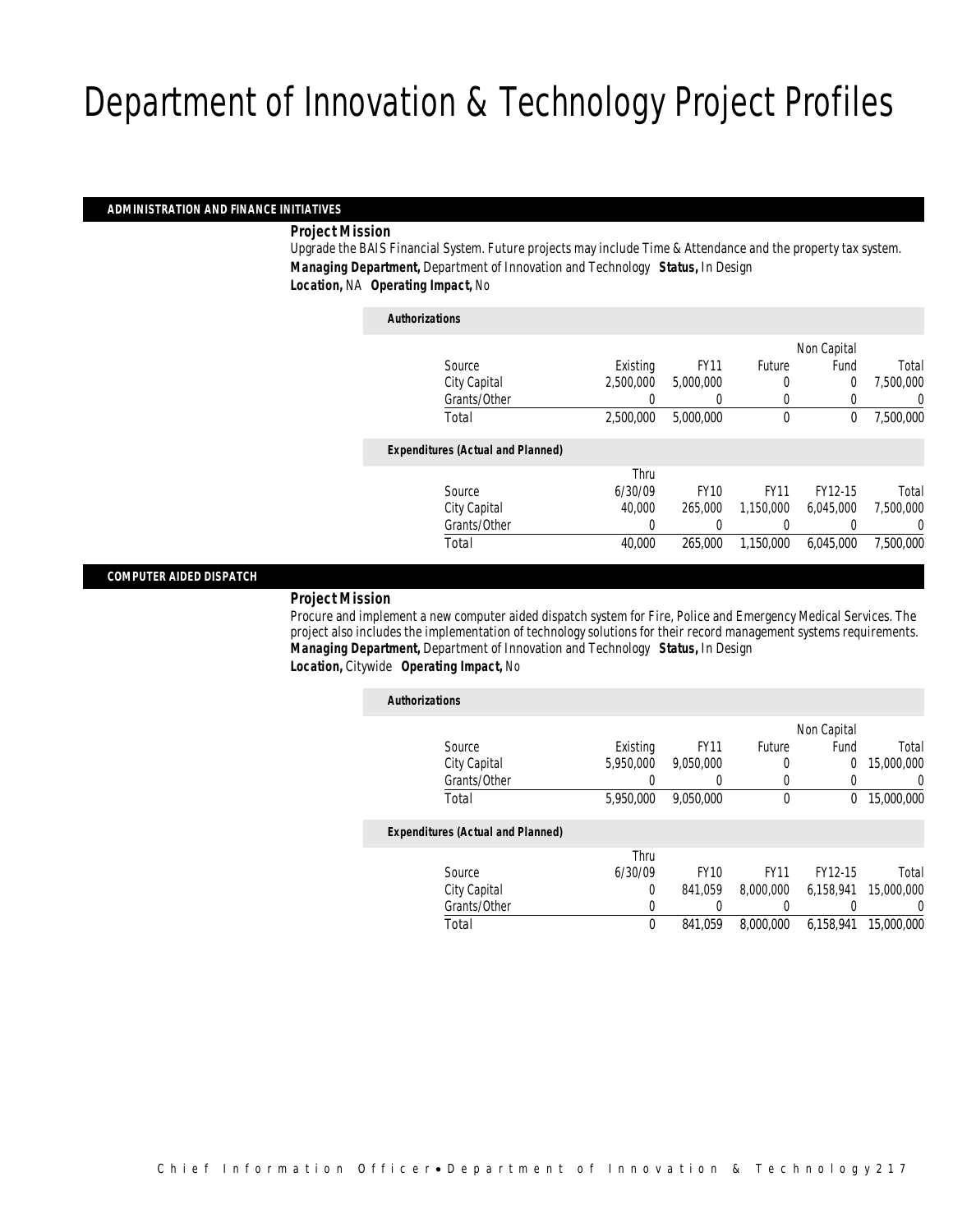#### *CORE TECHNOLOGY INFRASTRUCTURE*

#### *Project Mission*

Install hardware platforms to run applications supporting City business; scope includes data center consolidation, server virtualization, business interruption planning, enterprise storage, network management. VoIP deployment and information security.

*Managing Department,* Department of Innovation and Technology *Status,* Annual Program *Location,* Citywide *Operating Impact,* Yes

| <b>Authorizations</b>                    |                  |             |                  |             |                  |
|------------------------------------------|------------------|-------------|------------------|-------------|------------------|
|                                          |                  |             |                  | Non Capital |                  |
| Source                                   | Existing         | <b>FY11</b> | Future           | Fund        | Total            |
| City Capital                             | 4.250.000        | 6.000.000   | 1.750.000        | $\Omega$    | 12,000,000       |
| Grants/Other                             | 0                | 0           | $\left( \right)$ | $\Omega$    | $\left( \right)$ |
| Total                                    | 4.250.000        | 6.000.000   | 1.750.000        | $\bf{0}$    | 12,000,000       |
| <b>Expenditures (Actual and Planned)</b> |                  |             |                  |             |                  |
|                                          | Thru             |             |                  |             |                  |
| Source                                   | 6/30/09          | <b>FY10</b> | <b>FY11</b>      | FY12-15     | Total            |
| City Capital                             | 946.390          | 3.085.000   | 5,000,000        | 2.968.610   | 12,000,000       |
| Grants/Other                             | $\left( \right)$ |             |                  |             | $\Omega$         |
| Total                                    | 946.390          | 3.085.000   | 5,000,000        | 2.968.610   | 12,000,000       |

### *CRM/WOM AND CALL CENTER TECHNOLOGY*

#### *Project Mission*

Creation of an enterprise-wide Constituent Relationship Management (CRM) system and Work Order Management (WOM) application with enhanced call-center technology. Phase I deployment includes Parks, Public Works and Transportation departments.

*Managing Department,* Department of Innovation and Technology *Status,* In Construction *Location,* Central Business District *Operating Impact,* Yes

| <b>Authorizations</b>                    |           |             |             |                |           |
|------------------------------------------|-----------|-------------|-------------|----------------|-----------|
|                                          |           |             |             | Non Capital    |           |
| Source                                   | Existing  | <b>FY11</b> | Future      | Fund           | Total     |
| City Capital                             | 6.500.000 | 325,000     | 0           | $\overline{0}$ | 6,825,000 |
| Grants/Other                             |           |             | 0           | 0              |           |
| Total                                    | 6,500,000 | 325,000     | 0           | 0              | 6,825,000 |
| <b>Expenditures (Actual and Planned)</b> |           |             |             |                |           |
|                                          | Thru      |             |             |                |           |
| Source                                   | 6/30/09   | <b>FY10</b> | <b>FY11</b> | FY12-15        | Total     |
| City Capital                             | 5.196.646 | 1.115.000   | 500,000     | 13,354         | 6.825,000 |
| Grants/Other                             |           |             | 0           | 0              |           |
| Total                                    | 5.196.646 | 1.115.000   | 500,000     | 13,354         | 6.825.000 |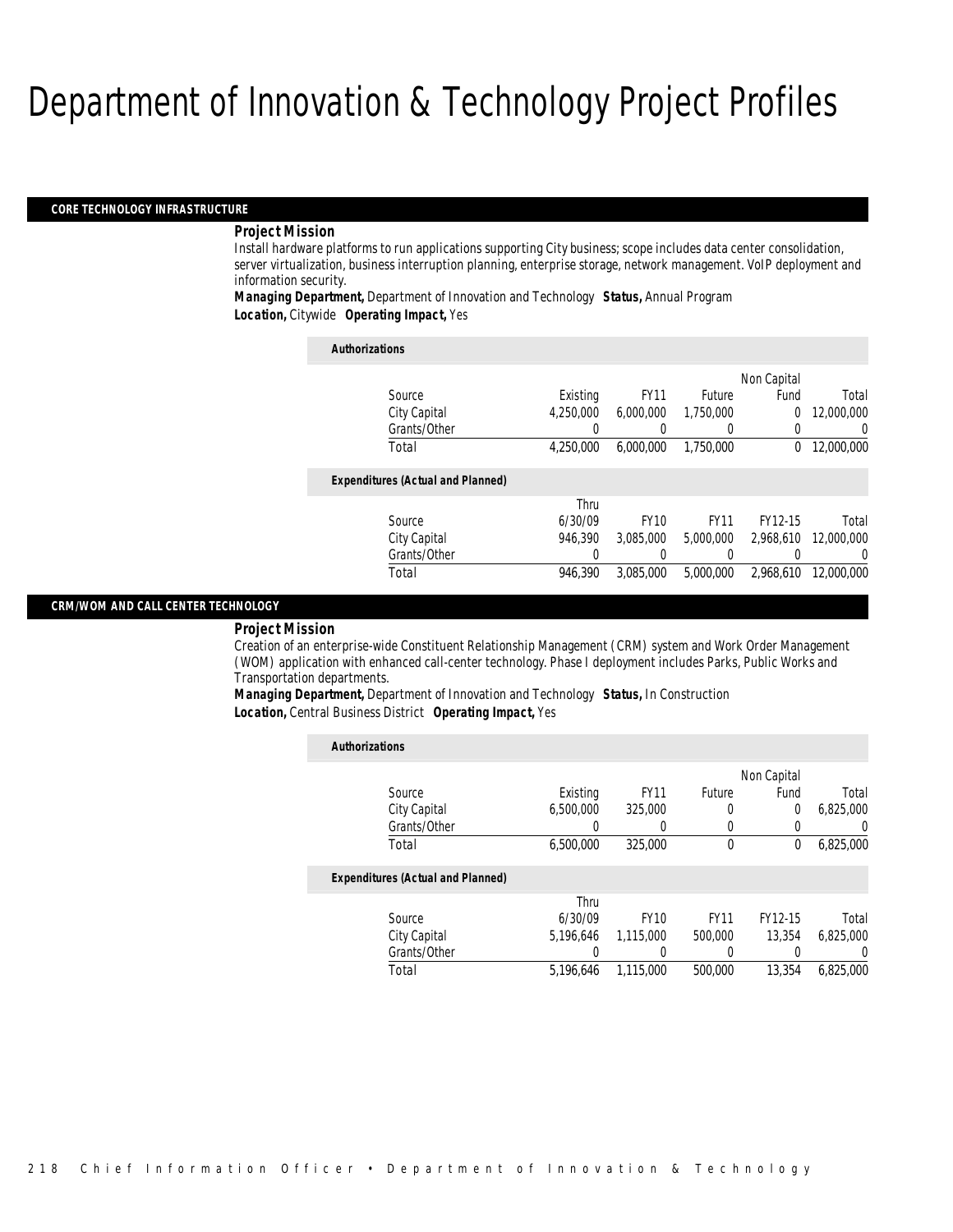#### *ENTERPRISE GEOGRAPHIC INFORMATION SYSTEM*

*Project Mission* 

Develop and implement components of a City-wide enterprise geographic information system. Phase one includes an enterprise license agreement and a new map service for the City website. Phase II includes enterprise asset management.

*Managing Department,* Department of Innovation and Technology *Status,* Annual Program *Location,* NA *Operating Impact,* No

| <b>Authorizations</b>                    |           |             |             |             |           |
|------------------------------------------|-----------|-------------|-------------|-------------|-----------|
|                                          |           |             |             | Non Capital |           |
| Source                                   | Existing  | <b>FY11</b> | Future      | Fund        | Total     |
| City Capital                             | 2.300.000 | 2,000,000   | 500,000     | 0           | 4.800.000 |
| Grants/Other                             |           | 0           | 0           | 0           | 0         |
| Total                                    | 2.300.000 | 2,000,000   | 500,000     | 0           | 4,800,000 |
| <b>Expenditures (Actual and Planned)</b> |           |             |             |             |           |
|                                          | Thru      |             |             |             |           |
| Source                                   | 6/30/09   | <b>FY10</b> | <b>FY11</b> | FY12-15     | Total     |
| City Capital                             | 900.649   | 1,340,000   | 1.750.000   | 809.351     | 4.800.000 |
| Grants/Other                             | 0         |             | 0           | 0           | 0         |
| Total                                    | 900.649   | 1,340,000   | 1,750,000   | 809.351     | 4.800.000 |

### *FIBER OPTIC NETWORK*

*Project Mission* 

Develop a City-managed fiber optic network that replaces leased data lines between 130 City buildings. *Managing Department,* Department of Innovation and Technology *Status,* In Construction *Location,* Citywide *Operating Impact,* Yes

| <b>Authorizations</b> |                                          |           |             |              |             |           |
|-----------------------|------------------------------------------|-----------|-------------|--------------|-------------|-----------|
|                       |                                          |           |             |              | Non Capital |           |
|                       | Source                                   | Existing  | <b>FY11</b> | Future       | Fund        | Total     |
|                       | City Capital                             | 6,150,000 | 0           | 0            | $\theta$    | 6,150,000 |
|                       | Grants/Other                             | 0         | 0           | 0            | 750,000     | 750,000   |
|                       | Total                                    | 6,150,000 | $\theta$    | $\theta$     | 750,000     | 6,900,000 |
|                       | <b>Expenditures (Actual and Planned)</b> |           |             |              |             |           |
|                       |                                          | Thru      |             |              |             |           |
|                       | Source                                   | 6/30/09   | <b>FY10</b> | <b>FY11</b>  | FY12-15     | Total     |
|                       | City Capital                             | 4.638.308 | 1.490.000   | $\Omega$     | 21.692      | 6.150.000 |
|                       | Grants/Other                             | 0         |             | 0            |             | 0         |
|                       | Total                                    | 4.638.308 | 1.490.000   | $\mathbf{0}$ | 21,692      | 6.150.000 |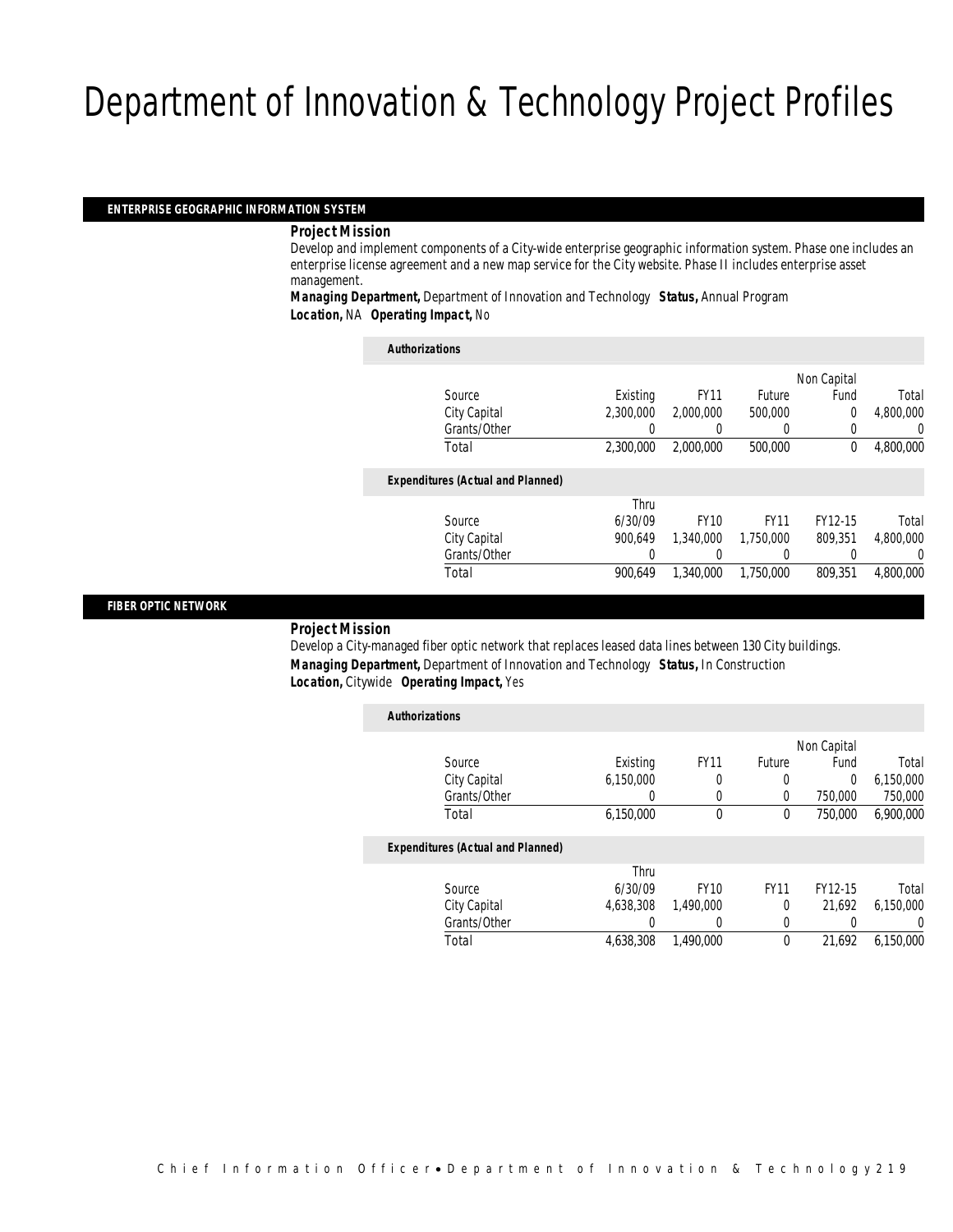#### *IMAGING AND DOCUMENT MANAGEMENT*

#### *Project Mission*

Establish an enterprise-wide imaging and workflow platform that can be used to store departmental records as well as route various paper documents through City processes.

### *Managing Department,* Department of Innovation and Technology *Status,* In Design *Location,* NA *Operating Impact,* No

| <b>Authorizations</b>                    |          |                |               |             |           |
|------------------------------------------|----------|----------------|---------------|-------------|-----------|
|                                          |          |                |               | Non Capital |           |
| Source                                   | Existing | <b>FY11</b>    | <b>Future</b> | Fund        | Total     |
| City Capital                             | 750,000  | 0              | 550,000       | 0           | 1,300,000 |
| Grants/Other                             | 0        | $\overline{0}$ |               | 0           | 0         |
| Total                                    | 750,000  | $\Omega$       | 550,000       | 0           | 1,300,000 |
| <b>Expenditures (Actual and Planned)</b> |          |                |               |             |           |
|                                          | Thru     |                |               |             |           |
| Source                                   | 6/30/09  | <b>FY10</b>    | <b>FY11</b>   | FY12-15     | Total     |
| City Capital                             | 523.715  | 61.200         | $\theta$      | 715.085     | 1,300,000 |
| Grants/Other                             | 0        | 0              | 0             |             | 0         |
| Total                                    | 523,715  | 61,200         | $\theta$      | 715,085     | 1,300,000 |

### *PERMIT AND INSPECTION SYSTEM*

#### *Project Mission*

Purchase and implement a web-based automated permit and inspection system which will allow integration within ISD divisions and the capability to connect with other City agencies. The Boston Fire Department implementation will begin after ISD.

*Managing Department,* Department of Innovation and Technology *Status,* In Construction *Location,* NA *Operating Impact,* Yes

| <b>Authorizations</b>                    |           |             |             |             |           |
|------------------------------------------|-----------|-------------|-------------|-------------|-----------|
|                                          |           |             |             | Non Capital |           |
| Source                                   | Existing  | <b>FY11</b> | Future      | Fund        | Total     |
| City Capital                             | 3,177,925 | 0           | 0           | 0           | 3,177,925 |
| Grants/Other                             | 0         | 0           | 0           |             | 0         |
| Total                                    | 3,177,925 | 0           | $\mathbf 0$ | 0           | 3,177,925 |
| <b>Expenditures (Actual and Planned)</b> |           |             |             |             |           |
|                                          | Thru      |             |             |             |           |
| Source                                   | 6/30/09   | <b>FY10</b> | <b>FY11</b> | FY12-15     | Total     |
| City Capital                             | 1.492.491 | 977.000     | 500,000     | 208.434     | 3.177.925 |
| Grants/Other                             | 0         | 0           | 0           |             | 0         |
| Total                                    | 1.492.491 | 977.000     | 500,000     | 208.434     | 3.177.925 |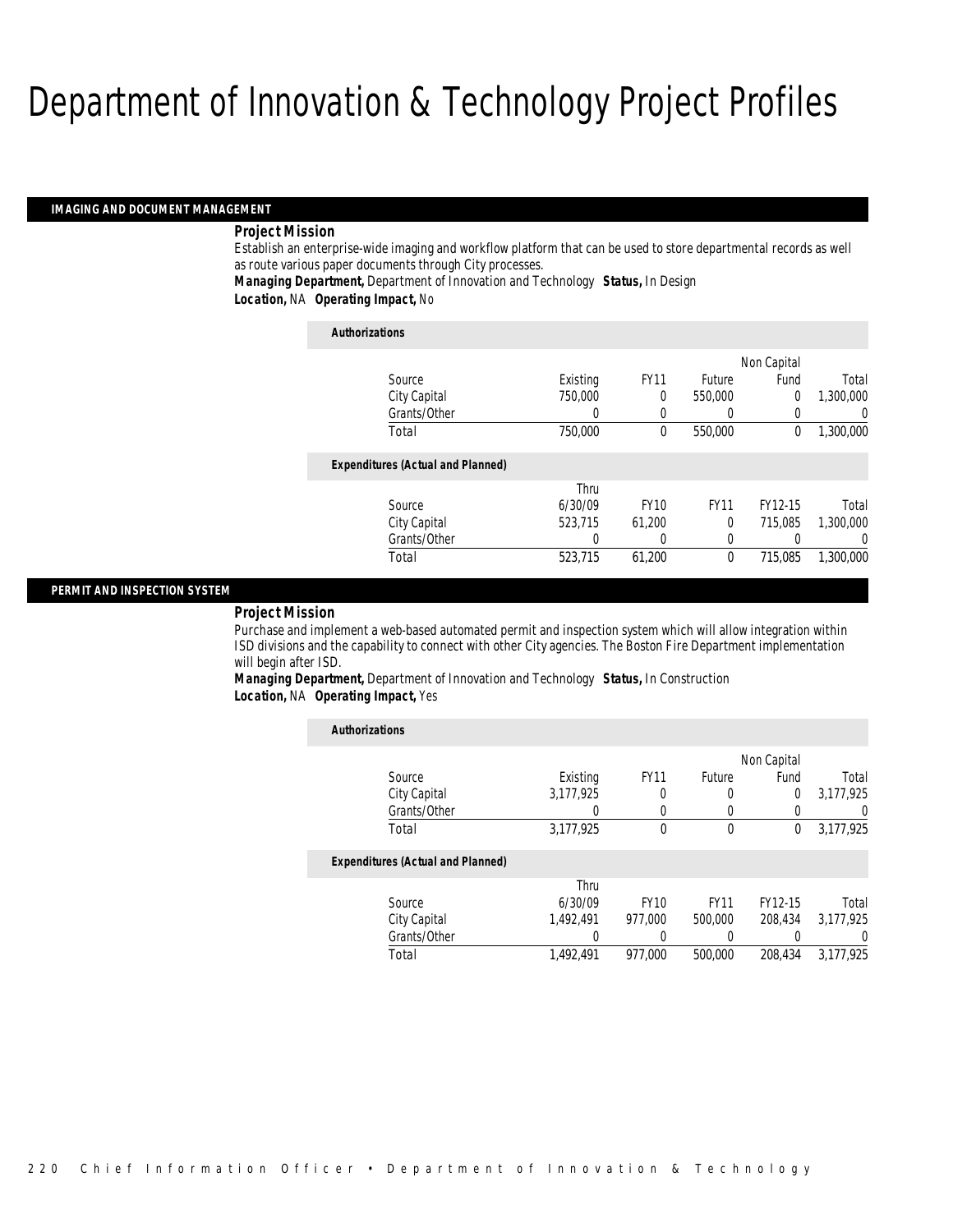#### *PUBLIC SAFETY SYSTEMS ASSESSMENTS*

### *Project Mission*

Complete assessments and conceptual plans to update various public safety applications including: Computer Aided Dispatch (CAD), the Laboratory Information System (LIMS) and the Incident Tracking System (ITS). *Managing Department,* Department of Innovation and Technology *Status,* In Design *Location,* Citywide *Operating Impact,* No

## *Authorizations*

| AUUIVIILUUVIIJ                           |          |             |             |             |         |
|------------------------------------------|----------|-------------|-------------|-------------|---------|
|                                          |          |             |             | Non Capital |         |
| Source                                   | Existing | <b>FY11</b> | Future      | Fund        | Total   |
| City Capital                             | 500,000  |             |             | 0           | 500,000 |
| Grants/Other                             | 0        | 0           |             |             | 0       |
| Total                                    | 500,000  | 0           | $\theta$    | 0           | 500,000 |
| <b>Expenditures (Actual and Planned)</b> |          |             |             |             |         |
|                                          | Thru     |             |             |             |         |
| Source                                   | 6/30/09  | <b>FY10</b> | <b>FY11</b> | FY12-15     | Total   |
| City Capital                             | 126,900  | 74.000      | 100,000     | 199,100     | 500,000 |
| Grants/Other                             | 0        |             | 0           |             | 0       |
| Total                                    | 126,900  | 74,000      | 100,000     | 199,100     | 500,000 |
|                                          |          |             |             |             |         |

#### *PUBLIC SAFETY SYSTEMS IMPLEMENTATION*

#### *Project Mission*

Implementation of various public safety initiatives, beginning with mobile technology and data architecture, improving interoperability between existing data systems and increasing GPS capabilities. *Managing Department,* Department of Innovation and Technology *Status,* In Design *Location,* Citywide *Operating Impact,* No

| <b>Authorizations</b> |                                          |           |             |              |             |           |
|-----------------------|------------------------------------------|-----------|-------------|--------------|-------------|-----------|
|                       |                                          |           |             |              | Non Capital |           |
|                       | Source                                   | Existing  | <b>FY11</b> | Future       | Fund        | Total     |
|                       | City Capital                             | 5,500,000 | 1,200,000   | $\Omega$     | 0           | 6,700,000 |
|                       | Grants/Other                             |           |             | 0            | 0           | 0         |
|                       | Total                                    | 5,500,000 | 1,200,000   | $\mathbf{0}$ | 0           | 6,700,000 |
|                       | <b>Expenditures (Actual and Planned)</b> |           |             |              |             |           |
|                       |                                          | Thru      |             |              |             |           |
|                       | Source                                   | 6/30/09   | <b>FY10</b> | <b>FY11</b>  | FY12-15     | Total     |
|                       | City Capital                             | 310.427   | 1,335,870   | 2,500,000    | 2,553,703   | 6,700,000 |
|                       | Grants/Other                             | 0         |             |              | $\cup$      | U         |
|                       | Total                                    | 310,427   | 1,335,870   | 2,500,000    | 2,553,703   | 6.700.000 |